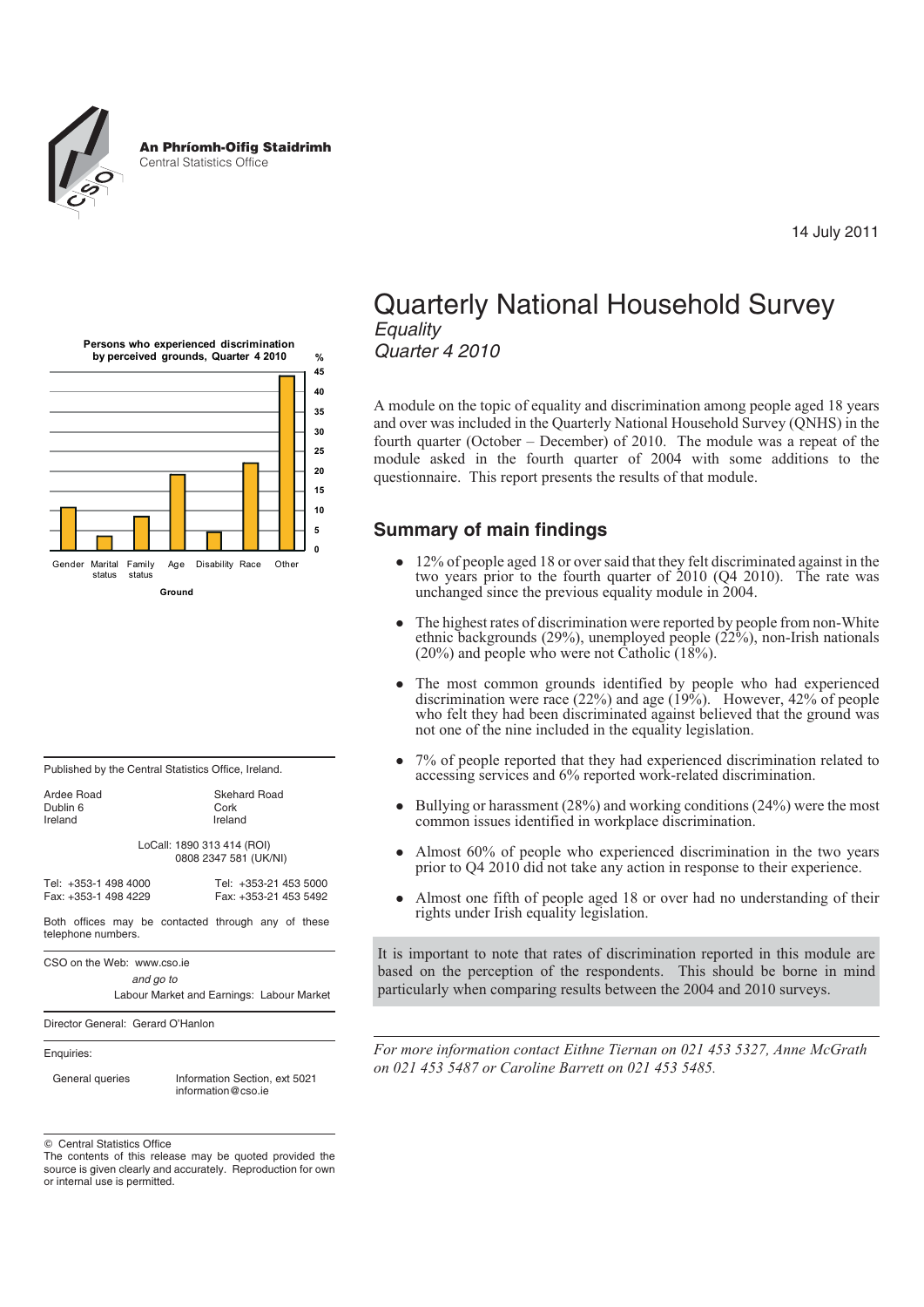# **Background to the equality module**

#### *See background notes for more details.*

A module on the topic of equality and discrimination was included in the Quarterly National Household Survey (QNHS) in the fourth quarter (October – December) of 2010. This module repeated questions that were asked in a QNHS module on equality in 2004 and also included some additional questions. The questionnaire was designed by the Central Statistics Office in consultation with a liaison group including representatives from the Equality Authority, the National Disability Authority, the Economic and Social Research Institute, the Department of Justice, Equality and Law Reform, the Immigrant Council and Pavee Point.

The focus of the module was to collect data on discrimination as defined in Irish law. In Irish legislation the Equal Status Act 2000, the Employment Equality Act 1998 and the Equality Act 2004 define discrimination as taking place when one person or a group of persons are treated less favourably than others because of one of the following grounds: *Gender, Civil Status, Family Status, Age, Race, Religion, Disability, Sexual Orientation, Membership of the Traveller Community.*

While respondents were briefed on the definition of discrimination under Irish equality legislation, it was then up to the respondent to decide if they had experienced discrimination. Interviewers were allowed to record 'other' as the ground for discrimination if the respondent could not decide which of the nine grounds in the legislation applied to their experience.

The questionnaire is available at www.cso.ie. For further details see Background Notes.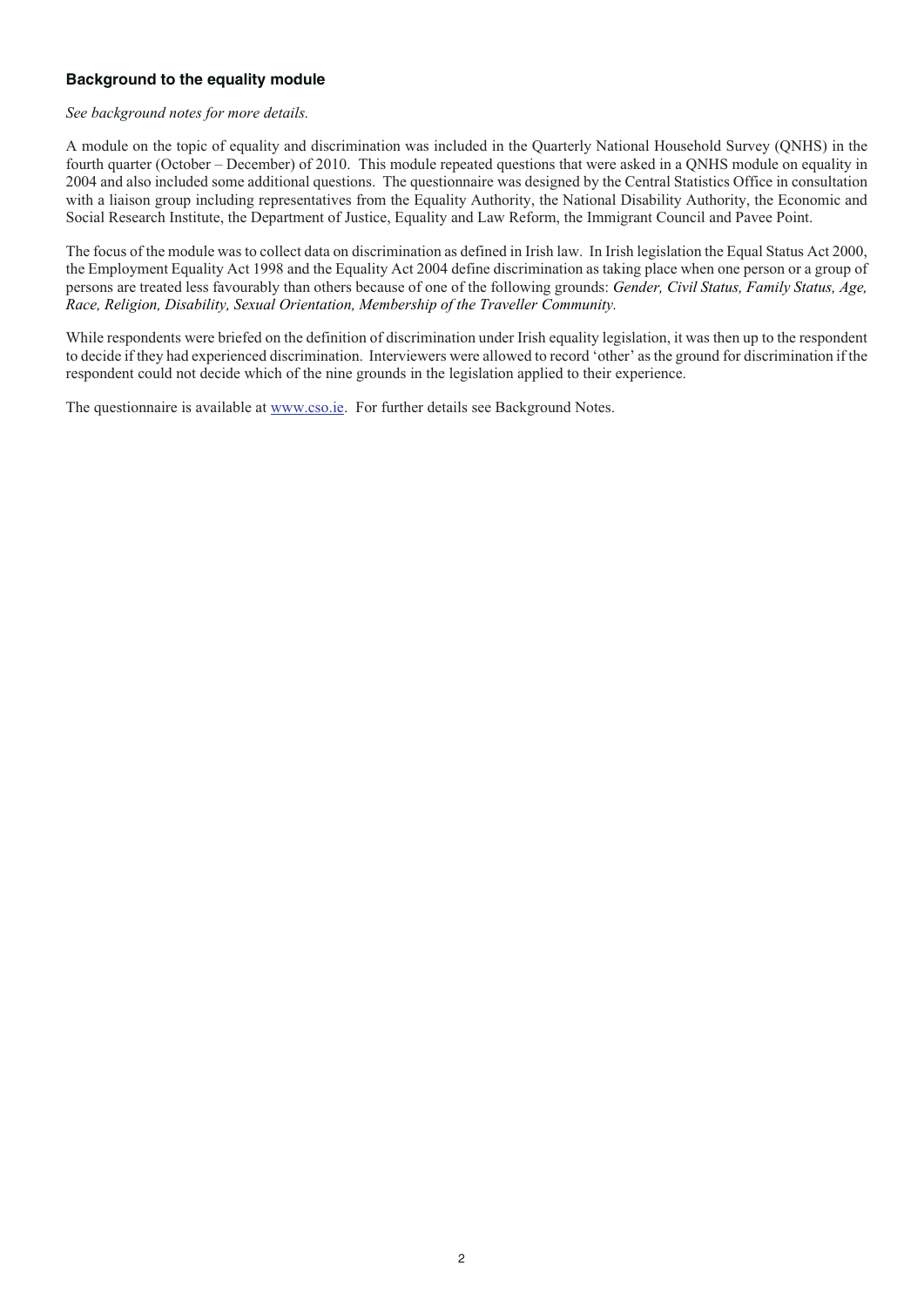#### **Section 1 Rates of Discrimination**

Nearly one in eight people aged 18 or over said that they felt discriminated against in the two years prior to the fourth quarter of 2010. This rate (12%) did not change since the last equality survey in Q4 2004. The highest rates of perceived discrimination were found in the same groups in both surveys. In the Q4 2010 survey the highest rates were among: *See table 1.1.*

- People from non-White ethnic backgrounds (29%).
- Unemployed people (22%).
- Non-Irish nationals (20%).
- People who were not Catholic (18%).
- People with a disability  $(14\%)$  compared with those without a disability  $(11\%)$ .
- $\bullet$ People living in urban areas (13%) compared with those in rural areas (9%).

While the profile of people who reported experiencing discrimination remained very similar between 2004 and 2010, there were some changes within individual groups. Most notably:

- There was a slight increase among people in the 45-64 age group from 10% in 2004 to 12% in 2010.
- Among the unemployed, the percentage who felt discriminated against fell from 29% to 22%.
- $\bullet$ The percentage of non-Irish nationals who experienced discrimination fell from 24% to 20%.
- -14% of people with a disability felt discriminated against in Q4 2010, compared with 20% in Q4 2004.
- The rate of discrimination reported by people who were not Catholic fell from 22% to 18%.

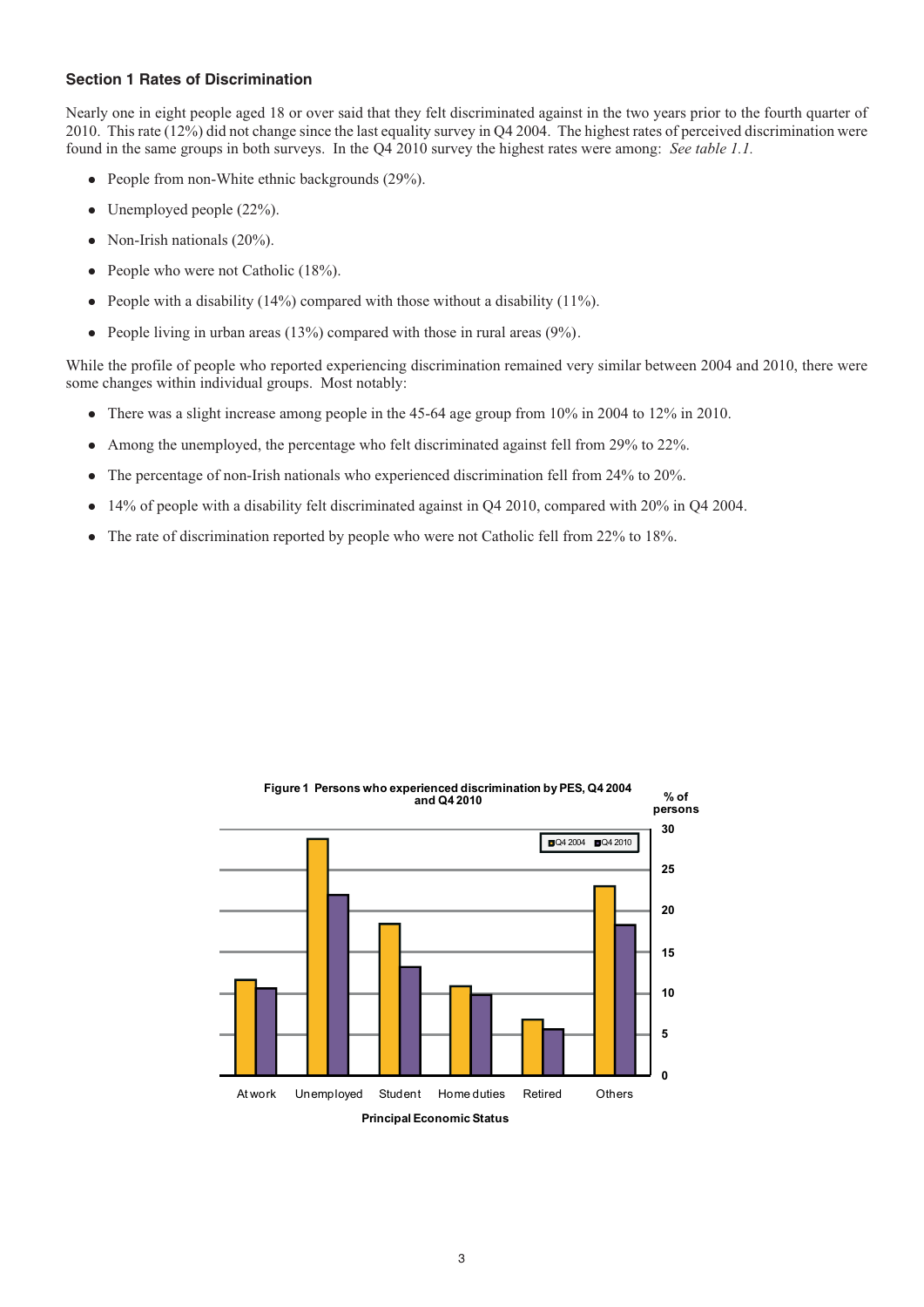### **Table 1.1 All Persons aged 18 years and over classified by their reported experience of discrimination in the past two years, September-November 2004 and October-December 20101**

|                                         |                |                 |                                               | % of persons aged 18+ |                         |                          |  |
|-----------------------------------------|----------------|-----------------|-----------------------------------------------|-----------------------|-------------------------|--------------------------|--|
|                                         |                |                 | <b>Experienced discrimination<sup>2</sup></b> |                       |                         | <b>Unweighted sample</b> |  |
|                                         |                |                 |                                               |                       | (Number of persons      |                          |  |
|                                         | <b>Yes</b>     |                 | <b>No</b>                                     |                       | aged 18 years and over) |                          |  |
|                                         | Q4 2004        | Q4 2010         |                                               | Q4 2004 Q4 2010       | Q4 2004                 | Q4 2010                  |  |
| <b>State</b>                            | 12             | 12              | 88                                            | 88                    | 24,610                  | 16,821                   |  |
| Region                                  |                |                 |                                               |                       |                         |                          |  |
| Border, Midland and Western             | 11             | 12              | 89                                            | 88                    | 7,149                   | 4,654                    |  |
| Southern and Eastern                    | 13             | 12              | 87                                            | 88                    | 17,461                  | 12,167                   |  |
| <b>Sex</b>                              |                |                 |                                               |                       |                         |                          |  |
| Male                                    | 12             | 12              | 88                                            | 88                    | 9,357                   | 6,586                    |  |
| Female                                  | 13             | 12              | 87                                            | 88                    | 15,253                  | 10,235                   |  |
| Age group                               |                |                 |                                               |                       |                         |                          |  |
| 18-24                                   | 18             | 13              | 82                                            | 87                    | 1,592                   | 854                      |  |
| 25-44                                   | 14             | 13              | 86                                            | 87                    | 9,470                   | 6.914                    |  |
| 45-64                                   | 10             | 12              | 90                                            | 88                    | 8,436                   | 5,676                    |  |
| $65+$                                   | 6              | 5               | 94                                            | 95                    | 5,112                   | 3,377                    |  |
| <b>Principal Economic Status</b>        |                |                 |                                               |                       |                         |                          |  |
| At work                                 | 12             | 11              | 88                                            | 89                    | 12,762                  | 7,994                    |  |
| Unemployed                              | 29             | 22              | 71                                            | 78                    | 692                     | 1,521                    |  |
| Student                                 | 18             | 13              | 82                                            | 87                    | 639                     | 570                      |  |
| Home duties                             | 11             | 10              | 89                                            | 90                    | 6,641                   | 3,831                    |  |
| Retired                                 | $\overline{7}$ | $6\phantom{1}6$ | 93                                            | 94                    | 3,013                   | 2,200                    |  |
| Others                                  | 23             | 18              | 77                                            | 82                    | 863                     | 705                      |  |
| Nationality                             |                |                 |                                               |                       |                         |                          |  |
| Irish                                   | 11             | 11              | 89                                            | 89                    | 23,091                  | 15,170                   |  |
| Non-Irish                               | 24             | 20              | 76                                            | 80                    | 1,519                   | 1,651                    |  |
| <b>Disability</b>                       |                |                 |                                               |                       |                         |                          |  |
| Yes                                     | 20             | 14              | 80                                            | 84                    | 3,425                   | 2,012                    |  |
| <b>No</b>                               | 12             | 11              | 88                                            | 89                    | 21,185                  | 14,809                   |  |
| Religion                                |                |                 |                                               |                       |                         |                          |  |
| Catholic                                | 11             | 11              | 89                                            | 89                    | 21,598                  | 14,585                   |  |
| Others <sup>3</sup>                     | 22             | 18              | 78                                            | 82                    | 3,012                   | 2,236                    |  |
| <b>Ethnicity</b>                        |                |                 |                                               |                       |                         |                          |  |
| White ethnic backgrounds                | 12             | 11              | 88                                            | 89                    | 24,146                  | 16,391                   |  |
| Other ethnic backgrounds                | 32             | 29              | 69                                            | 71                    | 464                     | 430                      |  |
| <b>Urban/rural location</b>             |                |                 |                                               |                       |                         |                          |  |
| Urban areas                             | 15             | 13              | 85                                            | 87                    | 15,162                  | 9,541                    |  |
| Rural areas                             | 8              | 9               | 92                                            | 91                    | 9,448                   | 7,280                    |  |
| <b>Highest education level attained</b> |                |                 |                                               |                       |                         |                          |  |
| Primary or below                        | 10             | 8               | 90                                            | 92                    | 6,864                   | 3,132                    |  |
| Lower secondary                         | 12             | 12              | 88                                            | 88                    | 4,017                   | 2,436                    |  |
| Higher secondary                        | 12             | 11              | 88                                            | 89                    | 5,396                   | 3.698                    |  |
| Post leaving cert                       | 14             | 15              | 86                                            | 85                    | 2,187                   | 1,874                    |  |
| Third level                             | 14             | 13              | 86                                            | 87                    | 5,767                   | 5,303                    |  |
| Not stated                              | 20             | 15              | 80                                            | 85                    | 379                     | 378                      |  |

<sup>1</sup> Results from 2004 are based on seasonal QNHS quarters. The 2010 survey was conducted after the introduction of calendar quarters to the QNHS.

<sup>2</sup> Persons in this category reported feeling discriminated against in at least one of the following areas: 'In the workplace', 'Looking for work', 'In shops, pubs or restaurants', 'Using the services of banks, insurance companies or financial institutions', 'Education', 'Obtaining housing or accommodation', 'Accessing health services', 'Using transport services'

and 'Accessing public services'.

<sup>3</sup> Includes not stated.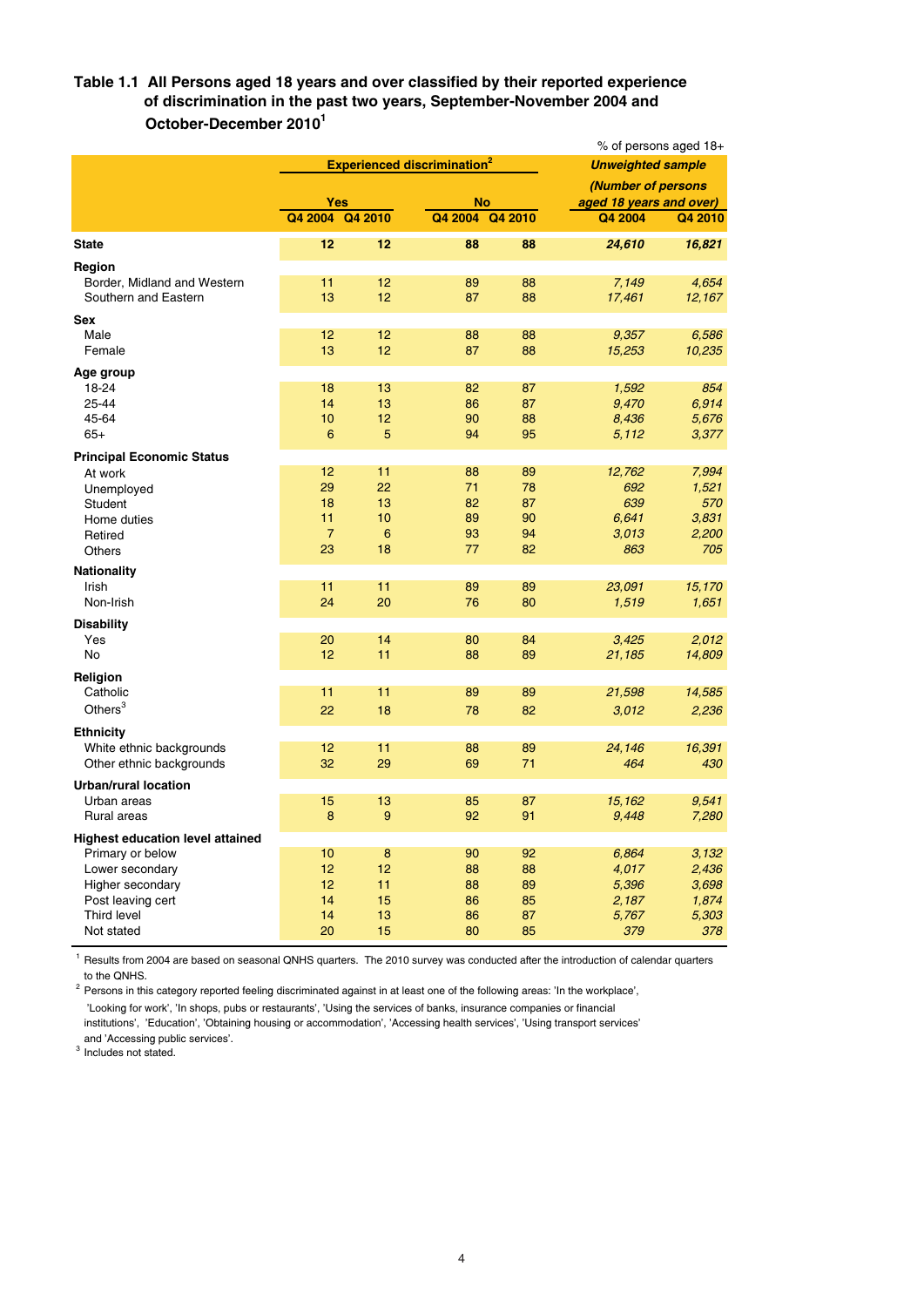# **Section 2 Type of Discrimination and Grounds**

# **Type of Discrimination**

Discrimination was almost equally likely to be related to accessing services or to be work-related. While 7% of people reported that they had experienced discrimination related to accessing services, 6% reported work-related discrimination. *See table 2.1.*

The highest rates of work-related discrimination were among those who were from non-White ethnic backgrounds (17%), unemployed (16%) and non-Irish nationals (12%). Respondents who believed they had been discriminated against at work were asked to identify the main focus of this discrimination. Bullying or harassment (28%) and working conditions (24%) were the most common issues identified by respondents. In comparison, promotion (9%) and pay (6%) were far less likely to be the focus of workplace discrimination. However, one third of respondents stated that they believed some other issue was the focus of the discrimination. *See table 2.3.*

The picture presented in the results of the 2010 survey shows a slight shift in focus from the 2004 results. While working conditions (19%) and bullying or harassment (25%) were the most commonly identified issues in 2004, promotion (16%) and pay (14%) were more frequently reported in that survey than in 2010.

In the two years prior to Q4 2010 the same groups of people were most at risk of discrimination accessing services as in the same period in 2004. The highest rates were among people from non-White ethnic backgrounds (19%), people with disabilities (13%), non-Irish nationals (12%) and non-Catholics (11%). However, the rate fell in each of those groups between the two survey periods. *See table 2.1.*

- People with disabilities (17% to 13%)
- Non-Irish nationals (17% to 12%)
- People who were not Catholic (16% to 11%)

Looking in detail at the types of discrimination experienced, the most notable changes between Q4 2004 and Q4 2010 were the following: *See table 2.4*.

- $\bullet$  The percentage of people who felt they had been discriminated against dealing with banks, insurance companies or other financial institutions fell from 29% to 21%.
- The percentage of people who believed they had been discriminated against in the workplace increased from 26% to 30%.

Men and women reported some differences in the type of discrimination they experienced. Of those that felt they had been discriminated against in the two years prior to the survey, 26% of men believed they experienced discrimination while they were looking for work compared with 17% of women. In addition, 24% of men felt discriminated against while dealing with banks, insurance companies or other financial institutions compared with 18% of women. *See table 2.4*.

### **Grounds for Discrimination**

The most common grounds identified by people who had experienced discrimination in the two years prior to the 2010 survey were race/skin colour/ethnic group/nationality (22%) and age (19%). However, 42% of people who reported that they felt they had been discriminated against believed that the ground for the discrimination was not one of the nine grounds in the equality legislation. Between Q4 2004 and Q4 2010 the percentage of people who identified the race/skin colour/ethnic group/nationality ground increased from 15% to 22% , while those reporting the age ground fell from 25% to 19%. *See table 2.2*.

While race and age were the most common grounds identified overall, there was variation in the most common grounds identified according to each type of discrimination. For example: *See table 2.5.*

- Age (21%) and gender (13%) were the most common grounds identified by people who experienced discrimination in their dealings with banks, insurance companies or other financial institutions.
- Race (29%) and family status (17%) were the most commonly reported by those who experienced discrimination while obtaining housing or accommodation.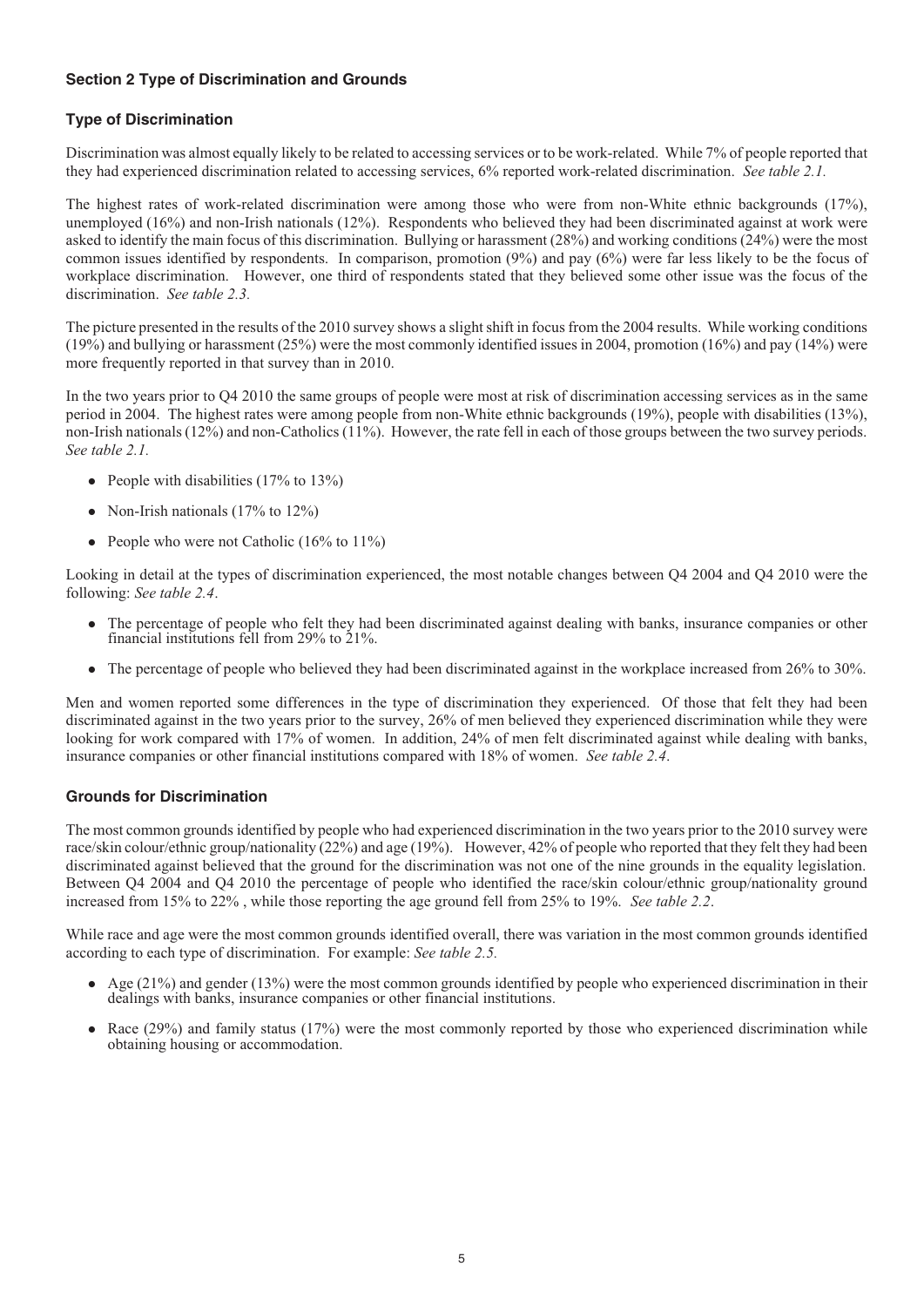**Table 2.1 All persons aged 18 years and over classified by type of discrimination experienced in the past two years, September-November 2004 and October-December 2010**

|                                                     |                             | Type of discrimination <sup>1</sup> |                                 |                     |                                                                                                                                                                                                                                                                                                                                                                       |                 |
|-----------------------------------------------------|-----------------------------|-------------------------------------|---------------------------------|---------------------|-----------------------------------------------------------------------------------------------------------------------------------------------------------------------------------------------------------------------------------------------------------------------------------------------------------------------------------------------------------------------|-----------------|
|                                                     | <b>Work-related</b>         |                                     | <b>Discrimination</b>           |                     |                                                                                                                                                                                                                                                                                                                                                                       |                 |
|                                                     | discrimination <sup>2</sup> |                                     | accessing services <sup>3</sup> |                     | % of all persons aged 18+<br><b>Unweighted sample</b><br>(Number of persons<br>aged 18 years and over)<br>Q4 2004<br>24,610<br>7,149<br>17,461<br>9,357<br>15,253<br>1,592<br>9,470<br>8,436<br>5,112<br>12,762<br>692<br>639<br>6,641<br>3,013<br>863<br>23,091<br>1,519<br>3,425<br>21,185<br>21,598<br>3,012<br>24,146<br>464<br>15,162<br>9,448<br>6,864<br>4,017 |                 |
|                                                     | Q4 2004                     | Q4 2010                             | Q4 2004                         | Q4 2010             |                                                                                                                                                                                                                                                                                                                                                                       | Q4 2010         |
| <b>State</b>                                        | 5                           | 6                                   | 9                               | $\overline{7}$      |                                                                                                                                                                                                                                                                                                                                                                       | 16,821          |
| Region                                              |                             |                                     |                                 |                     |                                                                                                                                                                                                                                                                                                                                                                       |                 |
| Border, Midland and Western<br>Southern and Eastern | 5<br>5                      | 5<br>$6\phantom{1}$                 | 8<br>9                          | 8<br>$\overline{7}$ |                                                                                                                                                                                                                                                                                                                                                                       | 4,654<br>12,167 |
| Sex                                                 |                             |                                     |                                 |                     |                                                                                                                                                                                                                                                                                                                                                                       |                 |
| Male<br>Female                                      | 5<br>5                      | 6<br>6                              | 9<br>9                          | 7<br>$\overline{7}$ |                                                                                                                                                                                                                                                                                                                                                                       | 6,586<br>10,235 |
| Age group                                           |                             |                                     |                                 |                     |                                                                                                                                                                                                                                                                                                                                                                       |                 |
| 18-24                                               | 7                           | $\overline{7}$                      | 14                              | 9                   |                                                                                                                                                                                                                                                                                                                                                                       | 854             |
| 25-44<br>45-64                                      | $\overline{7}$<br>5         | $\overline{7}$<br>6                 | 10<br>$\overline{7}$            | 8<br>$\overline{7}$ |                                                                                                                                                                                                                                                                                                                                                                       | 6,914<br>5,676  |
| $65+$                                               | 0                           | 1                                   | 6                               | 5                   |                                                                                                                                                                                                                                                                                                                                                                       | 3,377           |
| <b>Principal Economic Status</b>                    |                             |                                     |                                 |                     |                                                                                                                                                                                                                                                                                                                                                                       |                 |
| At work                                             | $6\phantom{1}6$             | 6                                   | 8                               | 6                   |                                                                                                                                                                                                                                                                                                                                                                       | 7,994           |
| Unemployed                                          | 23                          | 16                                  | 13                              | 10                  |                                                                                                                                                                                                                                                                                                                                                                       | 1,521           |
| Student                                             | 5<br>$\overline{a}$         | 5<br>$\overline{c}$                 | 17<br>9                         | 10<br>8             |                                                                                                                                                                                                                                                                                                                                                                       | 570<br>3,831    |
| Home duties<br>Retired                              | 1                           | $\mathbf{1}$                        | 6                               | 5                   |                                                                                                                                                                                                                                                                                                                                                                       | 2,200           |
| <b>Others</b>                                       | $\overline{7}$              | 3                                   | 20                              | 16                  |                                                                                                                                                                                                                                                                                                                                                                       | 705             |
| <b>Nationality</b>                                  |                             |                                     |                                 |                     |                                                                                                                                                                                                                                                                                                                                                                       |                 |
| Irish                                               | 5                           | 5                                   | 8                               | $\overline{7}$      |                                                                                                                                                                                                                                                                                                                                                                       | 15,170          |
| Non-Irish                                           | 13                          | 12                                  | 17                              | 12                  |                                                                                                                                                                                                                                                                                                                                                                       | 1,651           |
| <b>Disability</b>                                   |                             |                                     |                                 |                     |                                                                                                                                                                                                                                                                                                                                                                       |                 |
| Yes                                                 | 5                           | 3                                   | 17                              | 13                  |                                                                                                                                                                                                                                                                                                                                                                       | 2,012           |
| No                                                  | 5                           | 6                                   | 8                               | $\overline{7}$      |                                                                                                                                                                                                                                                                                                                                                                       | 14,809          |
| Religion                                            |                             |                                     |                                 |                     |                                                                                                                                                                                                                                                                                                                                                                       |                 |
| Catholic                                            | 4                           | 5                                   | 8                               | $\overline{7}$      |                                                                                                                                                                                                                                                                                                                                                                       | 14,585          |
| Others <sup>4</sup>                                 | 10                          | 9                                   | 16                              | 11                  |                                                                                                                                                                                                                                                                                                                                                                       | 2,236           |
| <b>Ethnicity</b>                                    |                             |                                     |                                 |                     |                                                                                                                                                                                                                                                                                                                                                                       |                 |
| White ethnic background                             | 5                           | 5                                   | 9                               | 7                   |                                                                                                                                                                                                                                                                                                                                                                       | 16,391          |
| Other ethnic background                             | 15                          | 17                                  | 24                              | 19                  |                                                                                                                                                                                                                                                                                                                                                                       | 430             |
| <b>Urban/rural location</b>                         |                             |                                     |                                 |                     |                                                                                                                                                                                                                                                                                                                                                                       |                 |
| Urban areas<br>Rural areas                          | 6<br>3                      | 6<br>$\overline{4}$                 | 11<br>6                         | 8<br>6              |                                                                                                                                                                                                                                                                                                                                                                       | 9,541<br>7,280  |
| <b>Highest education level attained</b>             |                             |                                     |                                 |                     |                                                                                                                                                                                                                                                                                                                                                                       |                 |
| Primary or below                                    | 3                           | $\overline{c}$                      | 8                               | 6                   |                                                                                                                                                                                                                                                                                                                                                                       | 3,132           |
| Lower secondary                                     | 4                           | $\mathbf 6$                         | 9                               | $\overline{7}$      |                                                                                                                                                                                                                                                                                                                                                                       | 2,436           |
| Higher secondary                                    | 5                           | 5                                   | $\boldsymbol{9}$                | $\overline{7}$      | 5,396                                                                                                                                                                                                                                                                                                                                                                 | 3,698           |
| Post leaving cert                                   | $\mathbf 6$                 | $\bf8$                              | $\boldsymbol{9}$                | 8                   | 2,187                                                                                                                                                                                                                                                                                                                                                                 | 1,874           |
| Third level                                         | $\overline{7}$              | 6                                   | 10                              | 8                   | 5,767                                                                                                                                                                                                                                                                                                                                                                 | 5,303           |
| Not stated                                          | 9                           | $\boldsymbol{9}$                    | 15                              | 9                   | 379                                                                                                                                                                                                                                                                                                                                                                   | 378             |

<sup>1</sup> This table allows for multiple responses for type of discrimination and grounds for discrimination. Therefore, the columns do not sum to 100%.

 $2$  Includes categories: 'In the workplace' and 'Looking for work'.

<sup>3</sup> Persons in this category reported feeling discriminated against in at least one of the following areas: 'In the workplace', Looking for work', 'In shops, pubs or restaurants', 'Using the services of banks, insurance companies or financial institutions', 'Education', 'Obtaining housing or accommodation', 'Accessing health services', 'Using transport services' and 'Accessing public services'.

<sup>4</sup> Includes not stated.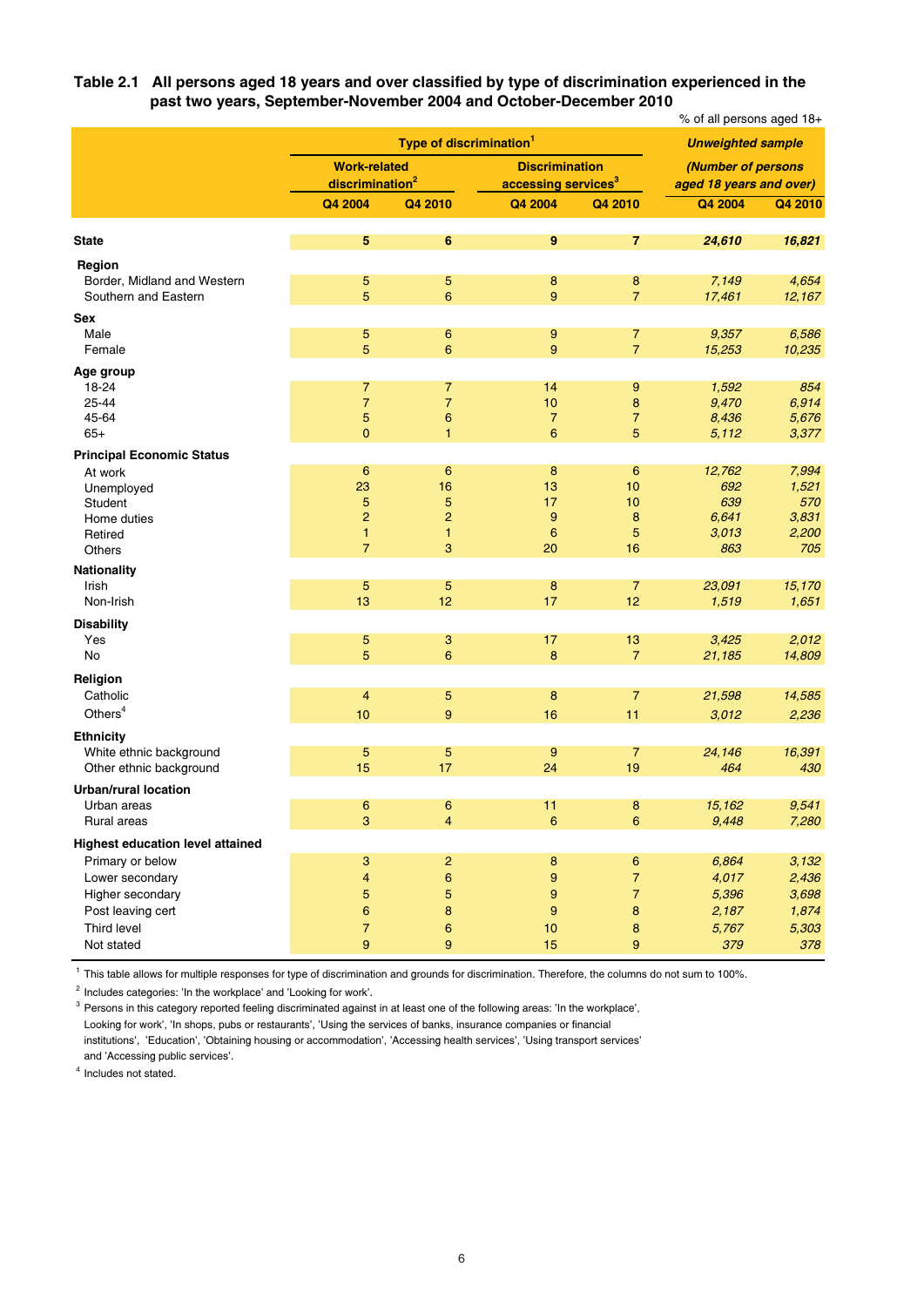#### **Table 2.2 Type of discrimination experienced by perceived grounds, September-November 2004 and October-December 2010** % of persons aged 18+ who experienced discrimination

|                                                                              |                                                    | Type of discrimination <sup>1</sup> |                                                          |         |                                               |         |  |
|------------------------------------------------------------------------------|----------------------------------------------------|-------------------------------------|----------------------------------------------------------|---------|-----------------------------------------------|---------|--|
|                                                                              | <b>Work-related</b><br>discrimination <sup>2</sup> |                                     | <b>Discrimination</b><br>accessing services <sup>3</sup> |         | All persons who<br>experienced discrimination |         |  |
|                                                                              | Q4 2004                                            | Q4 2010                             | Q4 2004                                                  | Q4 2010 | Q4 2004                                       | Q4 2010 |  |
| <b>State</b>                                                                 | 41                                                 | 48                                  | 73                                                       | 63      | 12                                            | 12      |  |
| Ground                                                                       |                                                    |                                     |                                                          |         |                                               |         |  |
| Gender                                                                       | 14                                                 | 11                                  | 14                                                       | 9       | 16                                            | 11      |  |
| <b>Marital status</b>                                                        | $\overline{2}$                                     | 1                                   | 6                                                        | 5       | 5                                             | 3       |  |
| Family status                                                                | 9                                                  | 8                                   | 13                                                       | 8       | 12                                            | 9       |  |
| Age                                                                          | 23                                                 | 21                                  | 23                                                       | 15      | 25                                            | 19      |  |
| <b>Disability</b>                                                            | 5                                                  | $\overline{2}$                      | 6                                                        | 6       | 6                                             | 5       |  |
| Race/Skin colour/Ethnic group/Nationality                                    | 19                                                 | 27                                  | 15                                                       | 20      | 15                                            | 22      |  |
| Other <sup>4</sup>                                                           | 36                                                 | 37                                  | 39                                                       | 47      | 39                                            | 44      |  |
| <b>Unweighted Sample</b>                                                     |                                                    |                                     |                                                          |         |                                               |         |  |
| (number of persons aged 18 years and over<br>who experienced discrimination) | 1,119                                              | 859                                 | 2,050                                                    | 1,187   | 2,843                                         | 1,856   |  |

<sup>1</sup> This table allows for multiple responses for type of discrimination and grounds for discrimination. Therefore, the columns do not sum to 100%.

<sup>2</sup> Includes categories: 'In the workplace' and 'Looking for work'.

<sup>3</sup> Includes categories: 'In places like shops, pubs or restaurants', 'Using services of banks, insurance companies or other institutions', 'Education', 'Obtaining housing financial/accommodation', 'Accessing health services', 'Using transport services' and 'Accessing other public services at local or national level'.

<sup>4</sup> Includes categories 'Sexual orientation', 'Religious belief', 'Membership of the Traveller Community' and 'Other'.

### **Table 2.3 Perceived focus of workplace discrimination, September-November 2004 and October-December 2010**

% of persons aged 18+ who experienced discrimination in the workplace

|                                                                                            | Q4 2004 | Q4 2010 |
|--------------------------------------------------------------------------------------------|---------|---------|
| <b>State</b>                                                                               | 100     | 100     |
| Focus of workplace discrimination                                                          |         |         |
| Pay                                                                                        | 14      | 6       |
| Promotion                                                                                  | 16      | 9       |
| Work conditions                                                                            | 19      | 24      |
| Bullying or harrassment                                                                    | 25      | 28      |
| Other                                                                                      | 25      | 33      |
| <b>Unweighted Sample</b>                                                                   |         |         |
| (number of persons aged 18 years and over who experienced discrimination in the workplace) | 738     | 554     |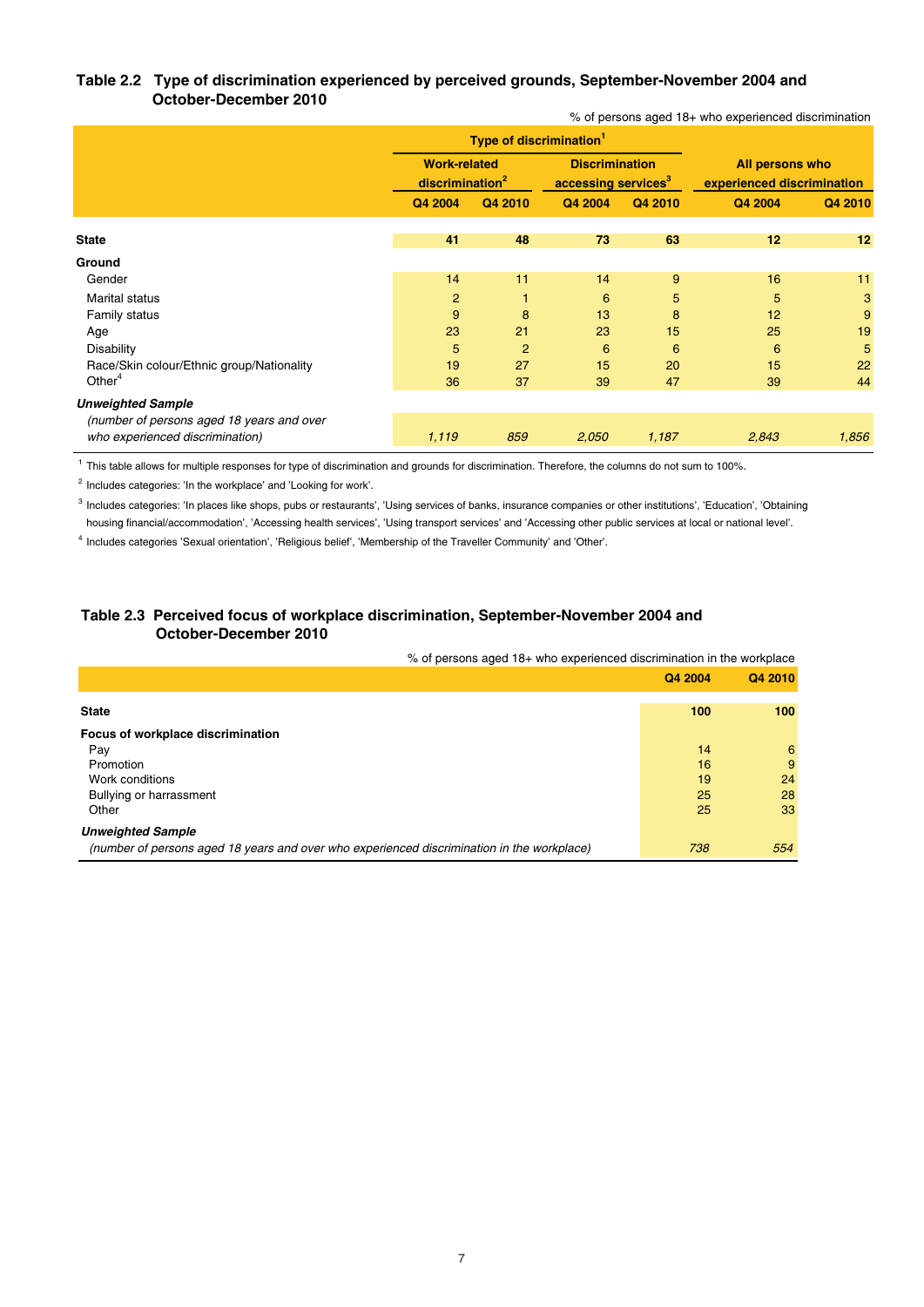### **Table 2.4 Persons who experienced discrimination by sex, type of discrimination and perceived grounds for discrimination, September-November 2004 and October-December 2010**

|                                                      | <b>Males</b>   |                | <b>Females</b> |                | <b>Total persons who</b><br>experienced<br>discrimination |                |
|------------------------------------------------------|----------------|----------------|----------------|----------------|-----------------------------------------------------------|----------------|
|                                                      | Q4 2004        | Q4 2010        | Q4 2004        | Q4 2010        | Q4 2004                                                   | Q4 2010        |
| Type of discrimination <sup>1</sup>                  |                |                |                |                |                                                           |                |
| In the workplace                                     | 25             | 28             | 27             | 33             | 26                                                        | 30             |
| Looking for work                                     | 24             | 26             | 15             | 17             | 19                                                        | 22             |
| In shops, pubs or restaurants                        | 21             | 17             | 21             | 17             | 21                                                        | 17             |
| Banks, insurance companies or financial institutions | 36             | 24             | 23             | 18             | 29                                                        | 21             |
| Education                                            | 3              | 3              | 5              | 6              | $\overline{4}$                                            | $\overline{4}$ |
| Obtaining housing or accommodation                   | 10             | 8              | 13             | 10             | 11                                                        | 9              |
| Accessing health services                            | 11             | 9              | 16             | 13             | 13                                                        | 11             |
| Using transport services                             | 5              | 3              | 6              | $\overline{4}$ | 6                                                         | 3              |
| Accessing public services                            | 8              | 11             | 8              | 10             | 8                                                         | 10             |
| Grounds for discrimination <sup>1</sup>              |                |                |                |                |                                                           |                |
| Gender                                               | 14             | 8              | 17             | 14             | 16                                                        | 11             |
| <b>Marital status</b>                                | 3              | $\overline{2}$ | 8              | 5              | 5                                                         | 3              |
| <b>Family status</b>                                 | 4              | 1              | 20             | 15             | 12                                                        | 9              |
| Age                                                  | 32             | 20             | 18             | 18             | 25                                                        | 19             |
| <b>Disability</b>                                    | $\overline{7}$ | 5              | $\overline{4}$ | 5              | 6                                                         | 5              |
| Race/Skin colour/Ethnic group/Nationality            | 19             | 26             | 11             | 18             | 15                                                        | 22             |
| Other $2$                                            | 40             | 49             | 38             | 39             | 39                                                        | 44             |
| <b>Unweighted sample</b>                             |                |                |                |                |                                                           |                |
| (number of persons aged 18 years and over            |                |                |                |                |                                                           |                |
| who experienced discrimination)                      | 1,044          | 696            | 1,799          | 1,160          | 2,843                                                     | 1,856          |

% of persons aged 18+ who experienced discrimination

1 This table allows for multiple responses for type of discrimination and grounds for discrimination. Therefore, the columns do not sum to 100%.

 $2$  Includes categories 'Sexual orientation', 'Religious belief', 'Membership of the Traveller Community' and 'Other'.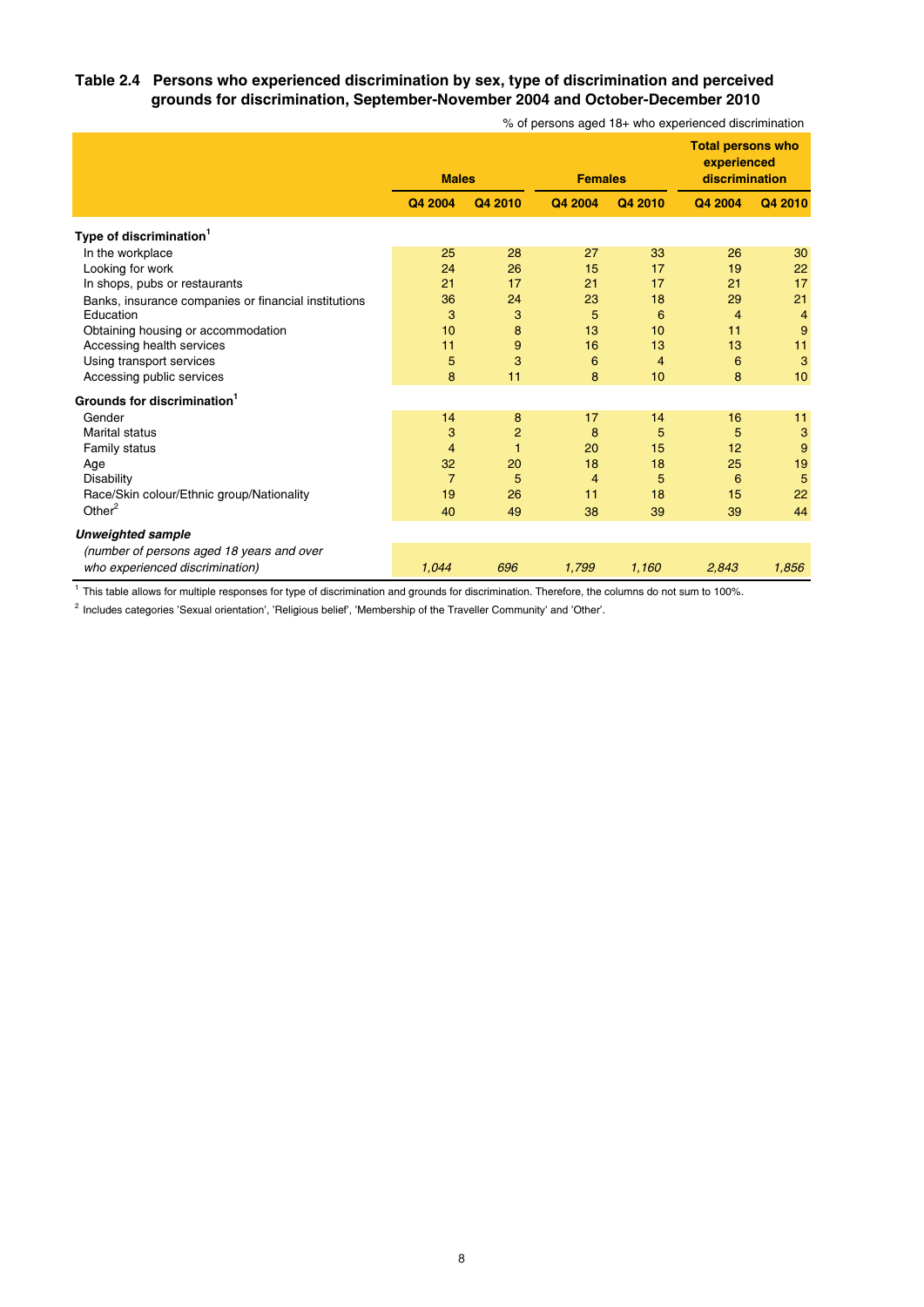**Banks, insurance**e and the state of the state of the state of the state of the state of the state of the state of the state of the **companies, Accessing persons and other In shops, Obtaining Accessing Using other who financial In the Looking pubs or housing health transport public experienced** institutions workplace for work restaurants Education accommodation services services services discrimination **Grounds for discrimination<sup>1</sup>** Gender 13 13 6 8 7 10 3 4 3 11 $11$ Marital status 7 1 0 0 4 9 3 0 5 3Family status 4 9 6 5 10 17 5 11 9 9 Age 21 21 12 33 14 6 7 13 16 7 19 Disability 7 2 3 5 9 2 8 14 8 5 Race/Skin colour/Ethnic group/Nationality 10 28 29 36 20 29 36 29 5 27 20 22 Sexual orientation 1 1 0 2 0 0 2 0 0 1Religious belief 0 0 0 1 3 0 0 0 0 1 Membership of the Traveller Community 2 0 3 11 2 6 2 2 7 2 Other 44 39 26 23 41 30 62 28 48 4242 *Unweighted sample* **Social setting of discrimination**

Table 2.5 Persons who experienced discrimination by social setting of discrimination and perceived grounds for discrimination, October-December 2010 % of persons aged 18+ who experienced discrimination

| nweighted sample                          |     |     |     |                |     |            |    |     |       |
|-------------------------------------------|-----|-----|-----|----------------|-----|------------|----|-----|-------|
| (number of persons aged 18 years and over |     |     |     |                |     |            |    |     |       |
| who experienced discrimination)           | 396 | ، ت | 306 | Q <sub>1</sub> | 157 | 2AE<br>240 | 67 | 190 | 1,856 |

 $1$  This table allows for multiple responses for grounds for discrimination. Therefore, the columns do not sum to 100%.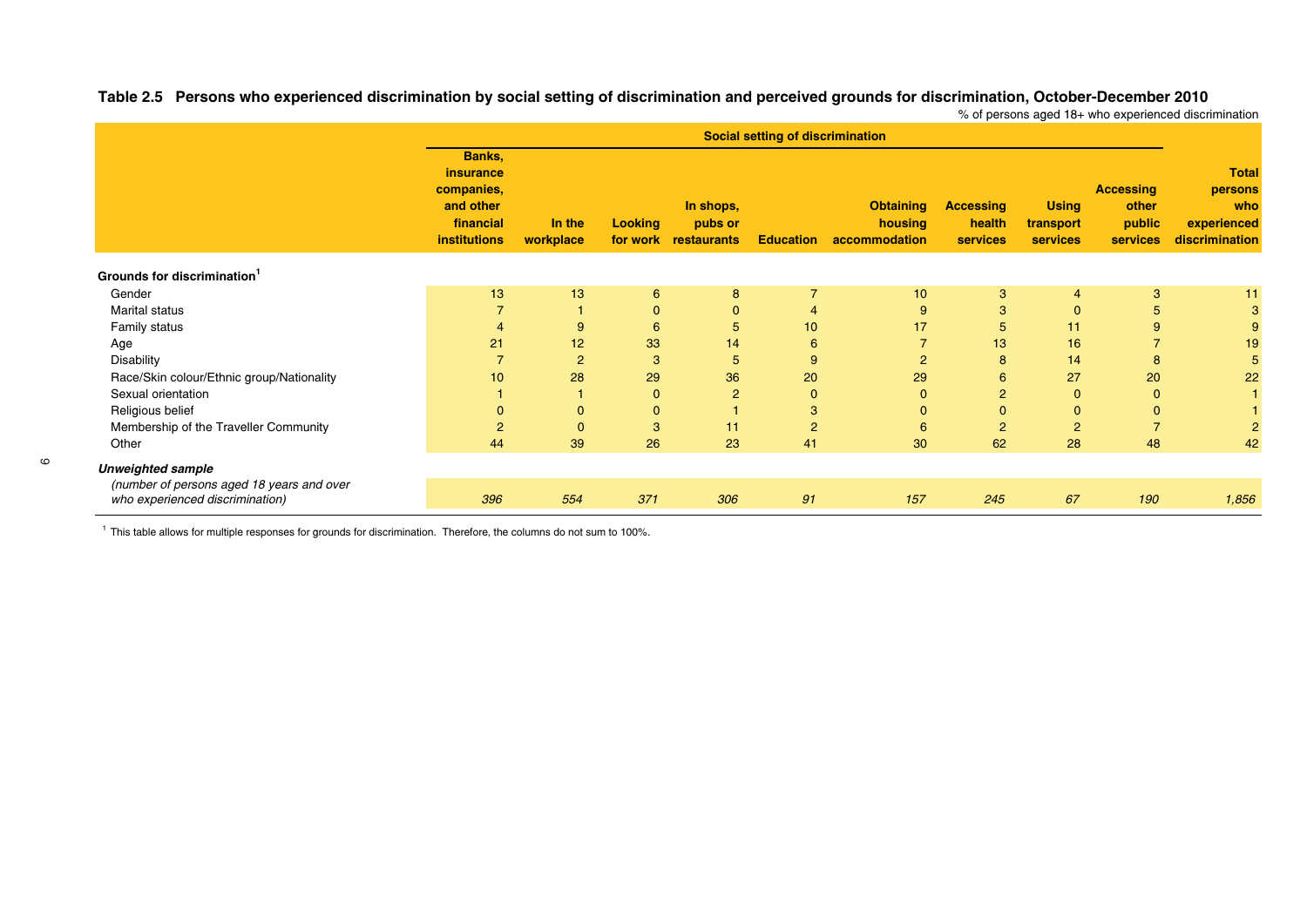#### **Section 3 Frequency and Effect of Discrimination:**

#### **Frequency of Discrimination**

For most types of discrimination the most common experience was that the discrimination happened 'on a few occasions'. As might be expected, discrimination occurred most frequently in areas where people usually have more frequent interaction. Discrimination that happened 'more regularly' was reported by a little under one third (31%) of people who had experienced discrimination using transport services, 27% of people who experienced discrimination in the workplace, 22% of people who experienced discrimination accessing public services and 20% of people who experienced discrimination using shops, pubs or restaurants. However, people who experienced discrimination in education (52%) and accessing health services (45%) were more likely to report that the discrimination happened 'just once'. *See table 3.1*.

#### **Effect of discrimination**

Across each type of discrimination the most commonly reported impact was that the discrimination had 'some effect' on the respondent's life. However, the type of discrimination experienced did influence the seriousness of the effect it had on people's lives. Almost half of those who experienced discrimination in 'shops, pubs or restaurants' said it had 'little or no effect' on their lives. In contrast, at least one fifth of people who experienced discrimination obtaining housing or accommodation, in the workplace, accessing health services, accessing public services and in education said that it had 'a serious effect' on their lives. Furthermore, more than one in ten people who experienced discrimination in the workplace, accessing public services, accessing health services or looking for work felt that it had 'a very serious effect' on their lives. *See table 3.2.*



#### **KEY**

- 1 In the workplace
- 2 Looking for work
- 3 In shops, pubs or restaurants
- 4 Banks, insurance companies or financial institutions
- 5 Education
- 6 Obtaining housing or accommodation
- 7 Accessing health services
- 8 Using transport services
- 9 Accessing public services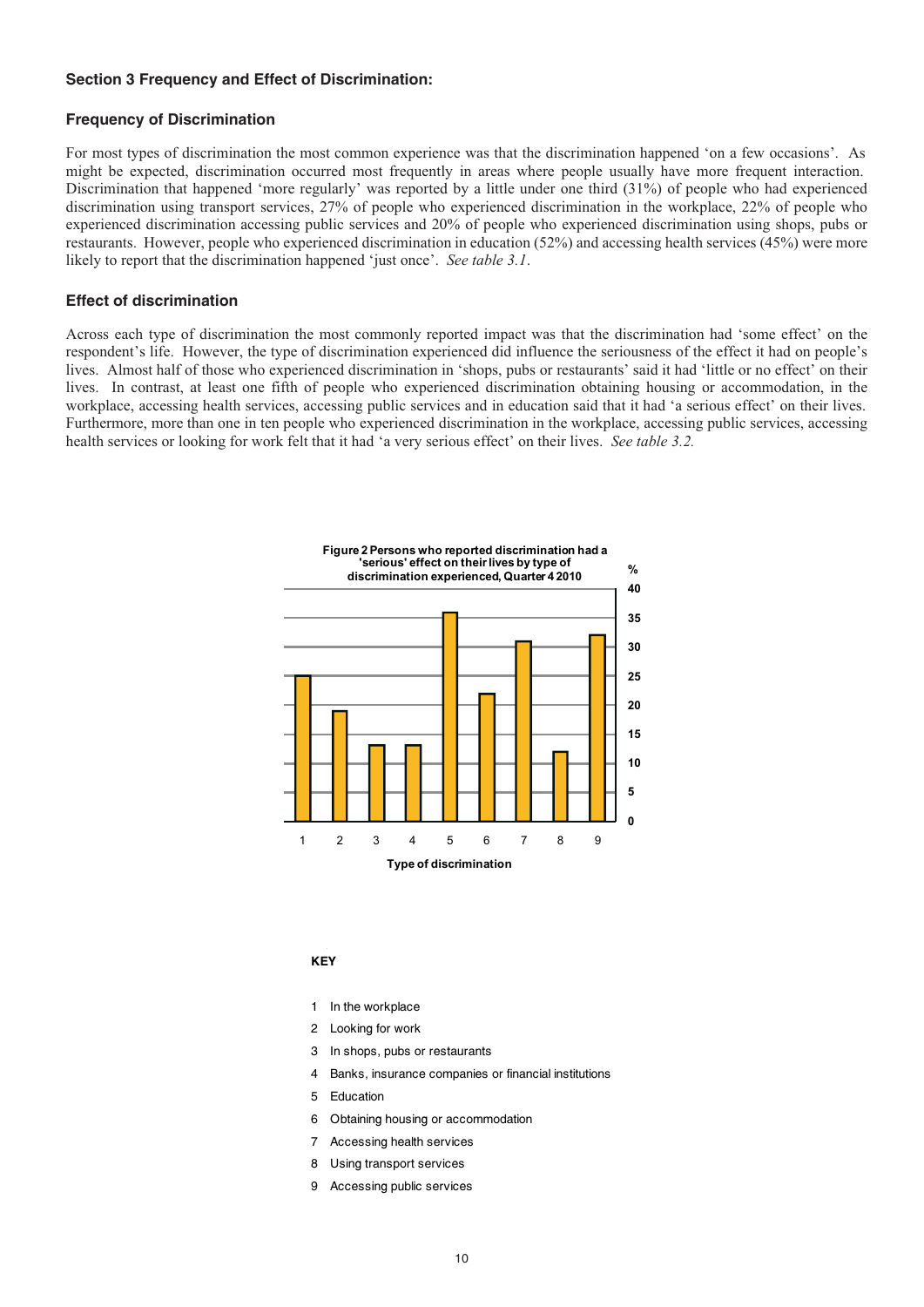# **Table 3.1 Type of discrimination by frequency, October-December 2010**

|                                    | % of persons aged 18+ who experienced discrimination |                                    |                          |                                                           |                                          |  |  |  |  |  |
|------------------------------------|------------------------------------------------------|------------------------------------|--------------------------|-----------------------------------------------------------|------------------------------------------|--|--|--|--|--|
|                                    |                                                      | <b>Frequency of discrimination</b> |                          |                                                           |                                          |  |  |  |  |  |
|                                    | Just<br>once                                         | On a few<br>occasions              | <b>More</b><br>regularly | <b>Total persons</b><br>who experienced<br>discrimination | <b>Unweighted</b><br>sample <sup>1</sup> |  |  |  |  |  |
| <b>Type of discrimination</b>      |                                                      |                                    |                          |                                                           |                                          |  |  |  |  |  |
| In the workplace                   | 26                                                   | 47                                 | 27                       | 100                                                       | 554                                      |  |  |  |  |  |
| Looking for work                   | 32                                                   | 57                                 | 11                       | 100                                                       | 371                                      |  |  |  |  |  |
| In shops, pubs or restaurants      | 22                                                   | 58                                 | 20                       | 100                                                       | 306                                      |  |  |  |  |  |
| Banks, insurance companies or      |                                                      |                                    |                          |                                                           |                                          |  |  |  |  |  |
| financial institutions             | 45                                                   | 46                                 | 8                        | 100                                                       | 396                                      |  |  |  |  |  |
| Education                          | 52                                                   | 36                                 | 12                       | 100                                                       | 91                                       |  |  |  |  |  |
| Obtaining housing or accommodation | 33                                                   | 52                                 | 15                       | 100                                                       | 157                                      |  |  |  |  |  |
| Accessing health services          | 45                                                   | 39                                 | 16                       | 100                                                       | 245                                      |  |  |  |  |  |
| Using transport services           | 26                                                   | 43                                 | 31                       | 100                                                       | 67                                       |  |  |  |  |  |
| Accessing public services          | 39                                                   | 39                                 | 22                       | 100                                                       | 190                                      |  |  |  |  |  |

<sup>1</sup> Number of persons aged 18 years and over who experienced discrimination.

# **Table 3.2 Type of discrimination by effect on individuals' lives, October-December 2010**

|                                    |                               | % of persons aged 18+ who experienced discrimination |                                 |                                         |                                                                   |                                          |  |  |  |
|------------------------------------|-------------------------------|------------------------------------------------------|---------------------------------|-----------------------------------------|-------------------------------------------------------------------|------------------------------------------|--|--|--|
|                                    |                               |                                                      | <b>Effect of discrimination</b> |                                         |                                                                   |                                          |  |  |  |
|                                    | <b>Little or</b><br>no effect | <b>Some</b><br>effect                                | <b>Serious</b><br>effect        | <b>Very</b><br><b>Serious</b><br>effect | <b>Total persons</b><br>who experienced<br>type of discrimination | <b>Unweighted</b><br>sample <sup>1</sup> |  |  |  |
| <b>Type of discrimination</b>      |                               |                                                      |                                 |                                         |                                                                   |                                          |  |  |  |
| In the workplace                   | 22                            | 41                                                   | 25                              | 12                                      | 100                                                               | 554                                      |  |  |  |
| Looking for work                   | 24                            | 47                                                   | 19                              | 11                                      | 100                                                               | 371                                      |  |  |  |
| In shops, pubs or restaurants      | 47                            | 32                                                   | 13                              | 9                                       | 100                                                               | 306                                      |  |  |  |
| Banks, insurance companies or      |                               |                                                      |                                 |                                         |                                                                   |                                          |  |  |  |
| financial institutions             | 29                            | 50                                                   | 13                              | $\overline{7}$                          | 100                                                               | 396                                      |  |  |  |
| Education                          | 23                            | 31                                                   | 36                              | 9                                       | 100                                                               | 91                                       |  |  |  |
| Obtaining housing or accommodation | 30                            | 41                                                   | 22                              | 8                                       | 100                                                               | 157                                      |  |  |  |
| Accessing health services          | 15                            | 42                                                   | 31                              | 12                                      | 100                                                               | 245                                      |  |  |  |
| Using transport services           | 34                            | 48                                                   | 12                              | 6                                       | 100                                                               | 67                                       |  |  |  |
| Accessing public services          | 15                            | 41                                                   | 32                              | 13                                      | 100                                                               | 190                                      |  |  |  |

 $1$  Number of persons aged 18 years and over who experienced discrimination.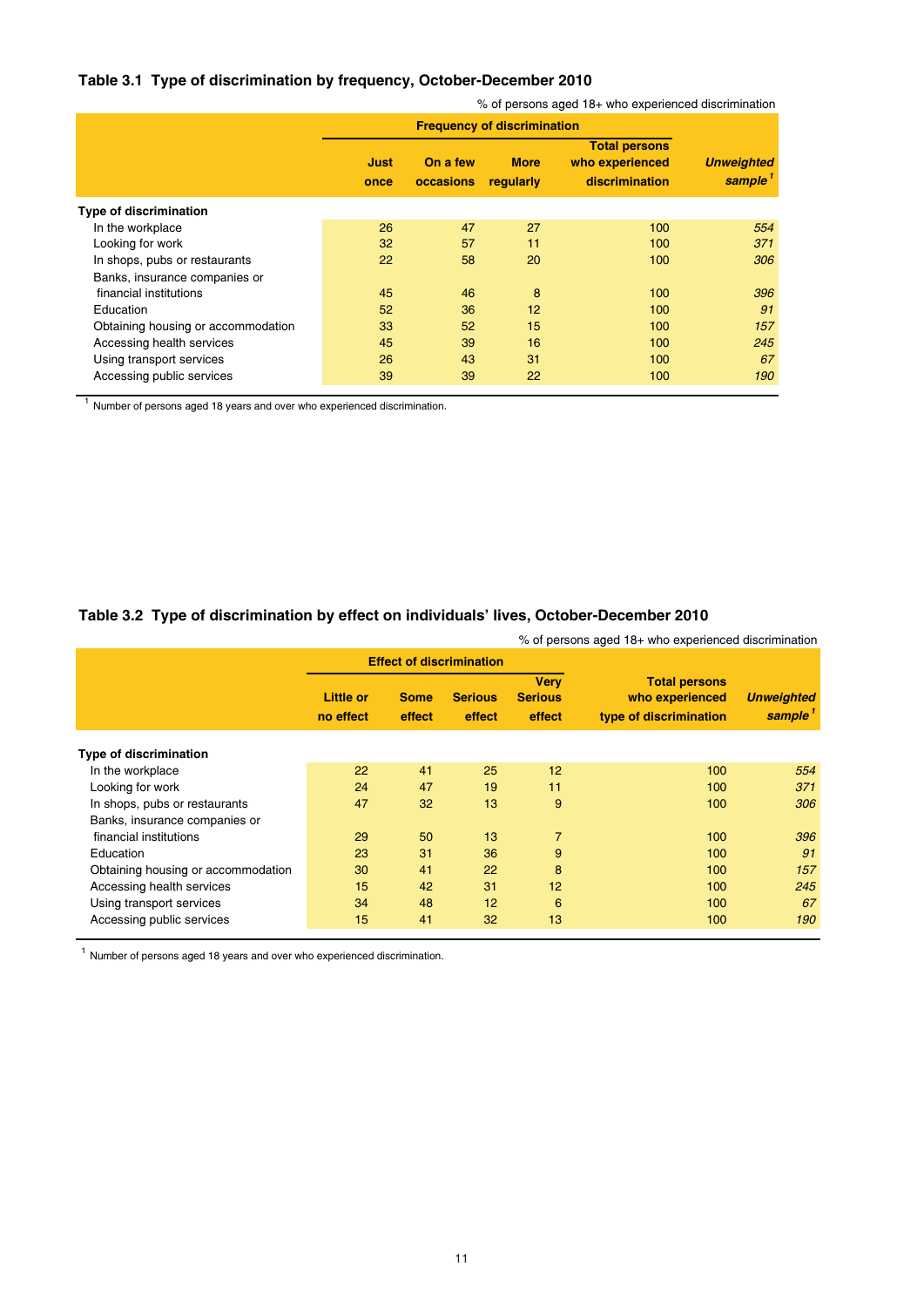#### **Section 4 Action taken and Knowledge of Rights**

Almost 60% of people who experienced discrimination in the two years prior to Q4 2010 did not take any action in response to their experience. Nearly one third chose to take verbal action. An official complaint or legal action was taken by 10% of those who experienced discrimination and 8% took written action. *See table 4.1*.

As in the 2004 survey, some of the groups who were most likely to experience discrimination were also the least likely to take any action, namely:

- People in the 18-24 year age group (77% took no action)
- Unemployed people (70%)
- Non-Irish nationals (66%)
- Non-White ethnic backgrounds (65%)

All respondents were asked to classify their knowledge of their rights under Irish equality law. Just over half stated that they understood a little, almost one third understood a lot and almost one fifth had no understanding of their rights. A higher proportion of those who had experienced discrimination (22%) in the two years prior to the 2010 survey had no understanding of their rights than those who did not experience discrimination (17%). Groups who had least knowledge of their rights (reporting 'no understanding') were: *See table 4.2.*

- People whose highest level of education was primary or below (33%)
- People with a disability (28%)
- Non-Irish nationals (27%)
- Non-White ethnic backgrounds (27%)
- $\bullet$ People on home duties (27%)
- People in the  $65+$  age group  $(26%)$

Almost three quarters of people who experienced discrimination and also reported that they had no understanding of their rights under Irish equality took no action following the discrimination. This compares with just over half of those who understood 'a lot' about their rights. More than 30% of people who understood 'a little' or 'a lot' about their rights had taken verbal action following discrimination, compared with just over 21% of those who did not understand their rights. An official complaint or legal action was taken by only 5% of those who did not understand their rights, compared with 14% of those who understood 'a lot'. *See table 4.3.*



**Knowledge of rights**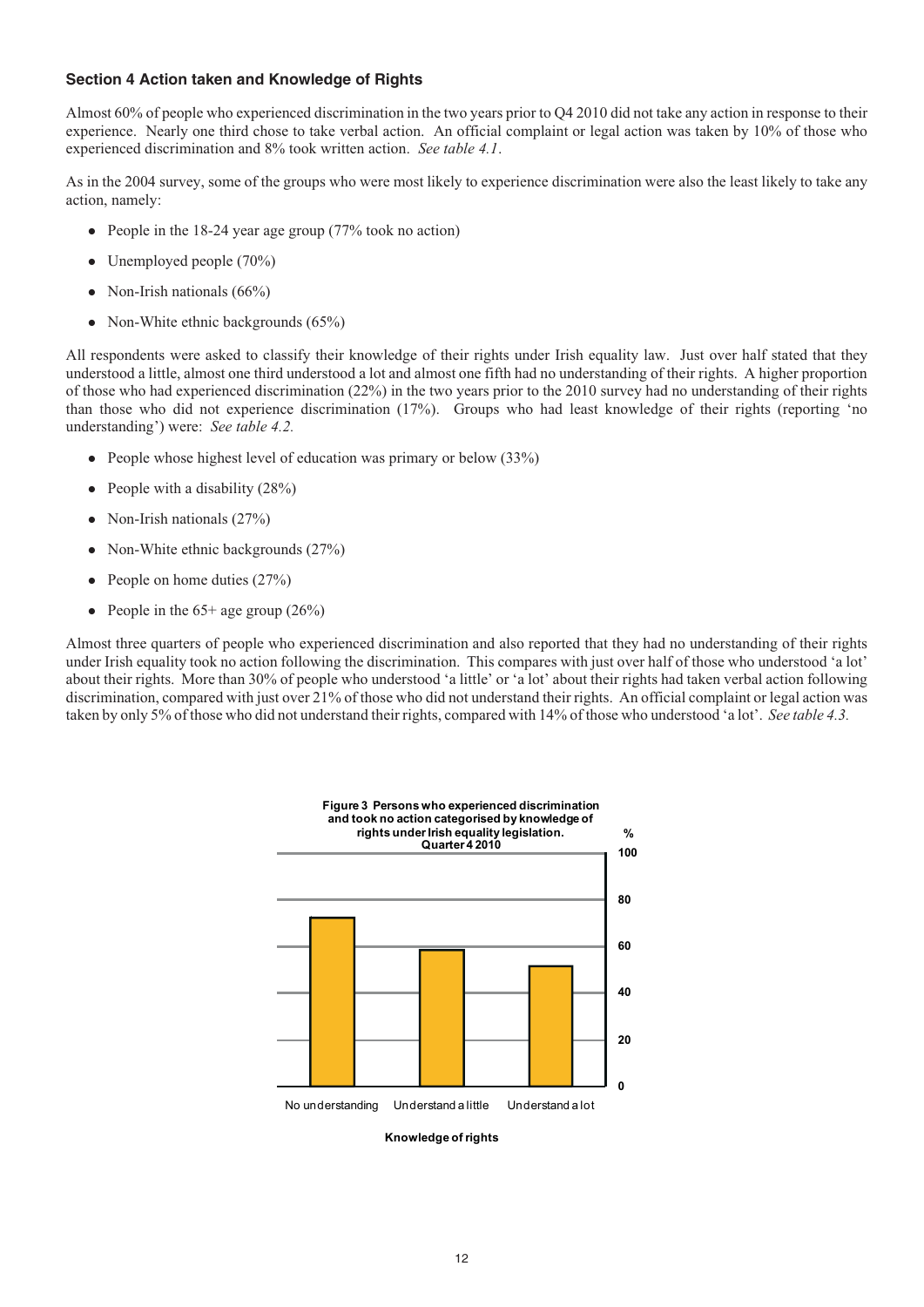#### **Table 4.1 Persons who experienced discrimination in the past two years by action taken, September-November 2004 and October-December 2010**

% of persons aged 18+

|                                         |                      |                 |                       | Action taken <sup>1</sup> |                                              |                  |                        |         |                                          |         |
|-----------------------------------------|----------------------|-----------------|-----------------------|---------------------------|----------------------------------------------|------------------|------------------------|---------|------------------------------------------|---------|
|                                         | <b>Verbal action</b> |                 | <b>Written action</b> |                           | <b>Official complaint</b><br>or legal action |                  | <b>No action taken</b> |         | <b>Unweighted</b><br>sample <sup>2</sup> |         |
|                                         | Q4 2004              | Q4 2010         | Q4 2004               | Q4 2010                   | Q4 2004                                      | Q4 2010          | Q4 2004                | Q4 2010 | Q4 2004                                  | Q4 2010 |
| <b>State</b>                            | 30                   | 30              | $\overline{7}$        | 8                         | 9                                            | 10               | 60                     | 59      | 2,843                                    | 1,856   |
| Region                                  |                      |                 |                       |                           |                                              |                  |                        |         |                                          |         |
| Border, Midland and Western             | 31                   | 29              | 4                     | $\overline{7}$            | 9                                            | $\overline{9}$   | 61                     | 61      | 721                                      | 503     |
| Southern and Eastern                    | 29                   | 30              | 8                     | 9                         | 9                                            | 10               | 59                     | 59      | 2,122                                    | 1,353   |
| <b>Sex</b>                              |                      |                 |                       |                           |                                              |                  |                        |         |                                          |         |
| Male                                    | 27                   | 28              | $\overline{7}$        | 8                         | 9                                            | 10               | 63                     | 62      | 1,044                                    | 696     |
| Female                                  | 33                   | 32              | 8                     | 9                         | 9                                            | 10               | 57                     | 57      | 1,799                                    | 1,160   |
| Age group                               |                      |                 |                       |                           |                                              |                  |                        |         |                                          |         |
| 18-24                                   | 21                   | 19              | 4                     | 5                         | 5                                            | 5                | 73                     | 77      | 294                                      | 117     |
| 25-44                                   | 32                   | 33              | $\overline{7}$        | 8                         | 9                                            | 9                | 58                     | 57      | 1,369                                    | 914     |
| 45-64                                   | 32                   | 29              | 11                    | 10                        | 12                                           | 13               | 54                     | 59      | 852                                      | 649     |
| $65+$                                   | 37                   | 32              | 8                     | 12                        | 10                                           | 11               | 52                     | 49      | 328                                      | 176     |
| <b>Principal Economic Status</b>        |                      |                 |                       |                           |                                              |                  |                        |         |                                          |         |
| At work                                 | 31                   | 32              | 8                     | 10                        | 9                                            | 12               | 58                     | 55      | 1,463                                    | 835     |
| Unemployed                              | 24                   | 23              | 6                     | 4                         | 8                                            | $\overline{7}$   | 68                     | 70      | 201                                      | 328     |
| Student                                 | 17                   | 22              | $\overline{2}$        | 6                         | $\overline{7}$                               | 3                | 75                     | 72      | 133                                      | 94      |
| Home duties                             | 32                   | 33              | $\overline{7}$        | 6                         | 11                                           | 8                | 58                     | 60      | 650                                      | 350     |
| Retired                                 | 36                   | 35              | 10                    | 18                        | 11                                           | 18               | 48                     | 39      | 205                                      | 125     |
| Others                                  | 34                   | 32              | 10                    | 11                        | 12                                           | 11               | 53                     | 58      | 191                                      | 124     |
| <b>Nationality</b>                      |                      |                 |                       |                           |                                              |                  |                        |         |                                          |         |
| Irish                                   | 31                   | 30              | 8                     | 10                        | 10                                           | 11               | 57                     | 58      | 2,482                                    | 1,525   |
| Non-Irish                               | 21                   | 27              | $\overline{4}$        | 3                         | 6                                            | 6                | 73                     | 66      | 361                                      | 331     |
| <b>Disability</b>                       |                      |                 |                       |                           |                                              |                  |                        |         |                                          |         |
| Yes                                     | 35                   | 31              | 9                     | 12                        | 12                                           | 11               | 52                     | 57      | 615                                      | 267     |
| No                                      | 29                   | 30              | $\overline{7}$        | 8                         | 8                                            | 9                | 61                     | 60      | 2,228                                    | 1,589   |
| Religion                                |                      |                 |                       |                           |                                              |                  |                        |         |                                          |         |
| Catholic                                | 31                   | 29              | 8                     | 9                         | 10                                           | 10               | 58                     | 60      | 2,244                                    | 1,465   |
| Others $3$                              | 27                   | 33              | 6                     | 6                         | $\overline{7}$                               | $\overline{7}$   | 64                     | 57      | 599                                      | 391     |
| <b>Ethnicity</b>                        |                      |                 |                       |                           |                                              |                  |                        |         |                                          |         |
| White ethnic backgrounds                | 31                   | 30              | 8                     | 9                         | 9                                            | 10               | 59                     | 59      | 2,703                                    | 1,729   |
| Other ethnic backgrounds                | 20                   | 30              | $\overline{2}$        | 3                         | $\overline{7}$                               | 6                | 75                     | 65      | 140                                      | 127     |
| <b>Urban/rural location</b>             |                      |                 |                       |                           |                                              |                  |                        |         |                                          |         |
| Urban areas                             | 30                   | 29              | 7                     | 8                         | 9                                            | 9                | 60                     | 60      | 2,104                                    | 1,241   |
| Rural areas                             | 31                   | 30              | 7 <sup>7</sup>        | $10$                      | 9                                            | 10               | 59                     | 58      | 739                                      | 615     |
| <b>Highest education level attained</b> |                      |                 |                       |                           |                                              |                  |                        |         |                                          |         |
| Primary or below                        | 33                   | 25              | 6                     | 8                         | 9                                            | 12               | 57                     | 64      | 637                                      | 225     |
| Lower secondary                         | 32                   | 31              | 9                     | 8                         | 9                                            | 12               | 58                     | 59      | 431                                      | 263     |
| Higher secondary                        | 26                   | 26              | 6                     | $\overline{7}$            | 9                                            | $\boldsymbol{6}$ | 63                     | 66      | 597                                      | 380     |
| Post leaving cert                       | 30                   | 30 <sub>o</sub> | 5                     | 9                         | 10                                           | $\overline{7}$   | 60                     | 58      | 280                                      | 245     |
| Third level                             | 31                   | 33              | 9                     | 10                        | 10                                           | 11               | 58                     | 55      | 825                                      | 682     |
| Not stated                              | 24                   | 30              | $\overline{c}$        | 3                         | $\overline{c}$                               | 8                | 73                     | 60      | 73                                       | 61      |
|                                         |                      |                 |                       |                           |                                              |                  |                        |         |                                          |         |

<sup>1</sup> Respondents were allowed to identify more than one type of action taken. Therefore, rows do not sum to 100%.

 $2$  Number of persons aged 18 years and over who experienced discrimination.

<sup>3</sup> Includes not stated.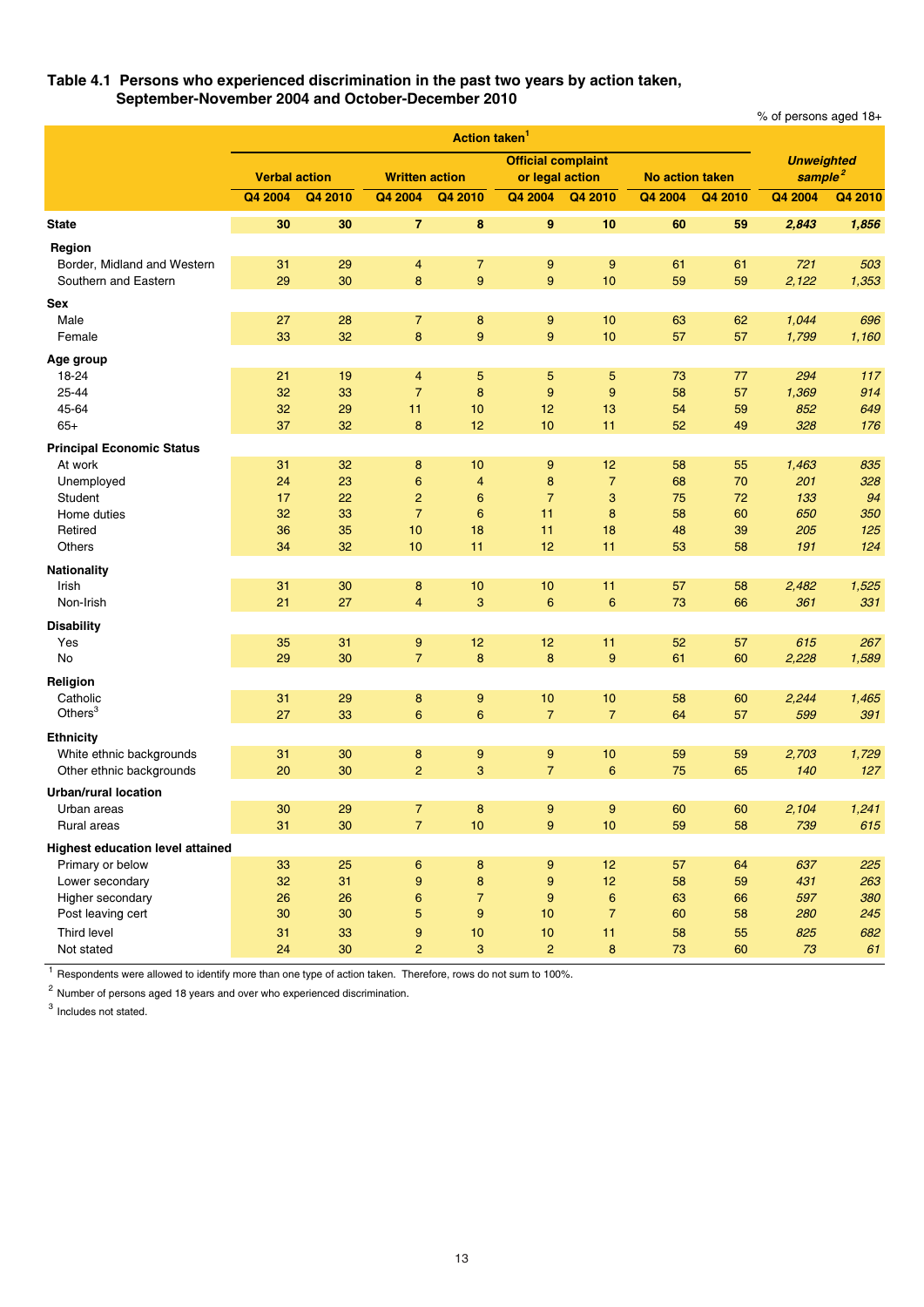#### **Table 4.2 All persons aged 18 years and over classified by knowledge of their rights under Irish equality law, September-November 2004 and October-December 2010**

|                                         |                         | % of persons aged 18+ |                             |         |                          |         |                                               |         |
|-----------------------------------------|-------------------------|-----------------------|-----------------------------|---------|--------------------------|---------|-----------------------------------------------|---------|
|                                         |                         |                       | <b>Knowledge of rights</b>  |         |                          |         | <b>Unweighted sample</b>                      |         |
|                                         | <b>No understanding</b> |                       | <b>Understands a little</b> |         | <b>Understands a lot</b> |         | (Number of persons<br>aged 18 years and over) |         |
|                                         | Q4 2004                 | Q4 2010               | Q4 2004                     | Q4 2010 | Q4 2004                  | Q4 2010 | Q4 2004                                       | Q4 2010 |
| <b>State</b>                            | 20                      | 18                    | 53                          | 52      | 28                       | 30      | 24,610                                        | 16,821  |
| <b>Discrimination</b>                   |                         |                       |                             |         |                          |         |                                               |         |
| Reported experiencing                   |                         |                       |                             |         |                          |         |                                               |         |
| discrimination                          | 25                      | 22                    | 49                          | 47      | 26                       | 31      | 2,843                                         | 1,856   |
| Reported no experience                  |                         |                       |                             |         |                          |         |                                               |         |
| of discrimination                       | 19                      | 17                    | 53                          | 53      | 28                       | 30      | 21,767                                        | 14,965  |
| Region                                  |                         |                       |                             |         |                          |         |                                               |         |
| Border, Midland, Western                | 23                      | 21                    | 53                          | 53      | 24                       | 26      | 7,149                                         | 4,654   |
| Eastern & Southern                      | 19                      | 16                    | 53                          | 52      | 29                       | 31      | 17,461                                        | 12,167  |
| Sex                                     |                         |                       |                             |         |                          |         |                                               |         |
| Male                                    | 18                      | 16                    | 52                          | 53      | 29                       | 31      | 9,357                                         | 6,586   |
| Female                                  | 21                      | 19                    | 53                          | 52      | $\boldsymbol{\lambda}$   | 29      | 15,253                                        | 10,235  |
| Age group                               |                         |                       |                             |         |                          |         |                                               |         |
| 18-24                                   | 24                      | 21                    | 52                          | 57      | 23                       | 23      | 1,592                                         | 854     |
| 25-44                                   | 18                      | 15                    | 52                          | 53      | 30                       | 32      | 9,470                                         | 6,914   |
| 45-64                                   | 17                      | 16                    | 53                          | 50      | 31                       | 34      | 8,436                                         | 5,676   |
| $65+$                                   | 27                      | 26                    | 54                          | 52      | 19                       | 22      | 5,112                                         | 3,377   |
| <b>Principal Economic Status</b>        |                         |                       |                             |         |                          |         |                                               |         |
| At work                                 | 16                      | 12                    | 52                          | 52      | 33                       | 36      | 12,762                                        | 7,994   |
| Unemployed                              | 28                      | 21                    | 50                          | 55      | 21                       | 25      | 692                                           | 1,521   |
| Student                                 | 20                      | 18                    | 56                          | 55      | 24                       | 26      | 639                                           | 570     |
| Home duties                             | 27                      | 27                    | 55                          | 52      | 18                       | 21      | 6,641                                         | 3,831   |
| Retired                                 | 21                      | 20                    | 54                          | 51      | 25                       | 29      | 3,013                                         | 2,200   |
| Others                                  | 33                      | 29                    | 50                          | 50      | 17                       | 21      | 863                                           | 705     |
| <b>Nationality</b>                      |                         |                       |                             |         |                          |         |                                               |         |
| Irish                                   | 18                      | 17                    | 53                          | 53      | 28                       | 31      | 23,091                                        | 15,170  |
| Non-Irish                               | 38                      | 27                    | 44                          | 50      | 18                       | 23      | 1,519                                         | 1,651   |
| <b>Disability</b>                       |                         |                       |                             |         |                          |         |                                               |         |
| Yes                                     | 32                      | 28                    | 50                          | 52      | 18                       | 20      | 3,425                                         | 2,012   |
| No                                      | 18                      | 17                    | 53                          | 52      | 29                       | 30      | 21,185                                        | 14,809  |
| Religion                                |                         |                       |                             |         |                          |         |                                               |         |
| Catholic                                | 19                      | 18                    | 54                          | 53      | 27                       | 30      | 21,598                                        | 14,585  |
| Others <sup>1</sup>                     | 25                      | 19                    | 46                          | 51      | 29                       | 31      | 3,012                                         | 2,236   |
| <b>Ethnicity</b>                        |                         |                       |                             |         |                          |         |                                               |         |
| White ethnic backgrounds                | 19                      | 17                    | 53                          | 52      | 28                       | 30      | 24,146                                        | 16,391  |
| Other ethnic backgrounds                | 42                      | 27                    | 45                          | 49      | 13                       | 24      | 464                                           | 430     |
| <b>Urban/rural location</b>             |                         |                       |                             |         |                          |         |                                               |         |
| Urban areas                             | 21                      | 18                    | 52                          | 52      | 27                       | 31      | 15,162                                        | 9,541   |
| Rural areas                             | 18                      | 18                    | 54                          | 53      | 28                       | 29      | 9,448                                         | 7,280   |
| <b>Highest education level attained</b> |                         |                       |                             |         |                          |         |                                               |         |
| Primary or below                        | 31                      | 33                    | 54                          | 53      | 15                       | 14      | 6,864                                         | 3,132   |
| Lower secondary                         | 21                      | 21                    | 57                          | 55      | 23                       | 24      | 4,017                                         | 2,436   |
| Higher secondary                        | 17                      | 16                    | 54                          | 55      | 29                       | 29      | 5,396                                         | 3,698   |
| Post leaving cert                       | 18                      | 18                    | 54                          | 55      | 29                       | 27      | 2,187                                         | 1,874   |
| Third level                             | 11                      | 10                    | 47                          | 48      | 42                       | 42      | 5,767                                         | 5,303   |
| Not stated                              | 40                      | 24                    | 44                          | 51      | 15                       | 25      | 379                                           | 378     |

<sup>1</sup> Includes not stated.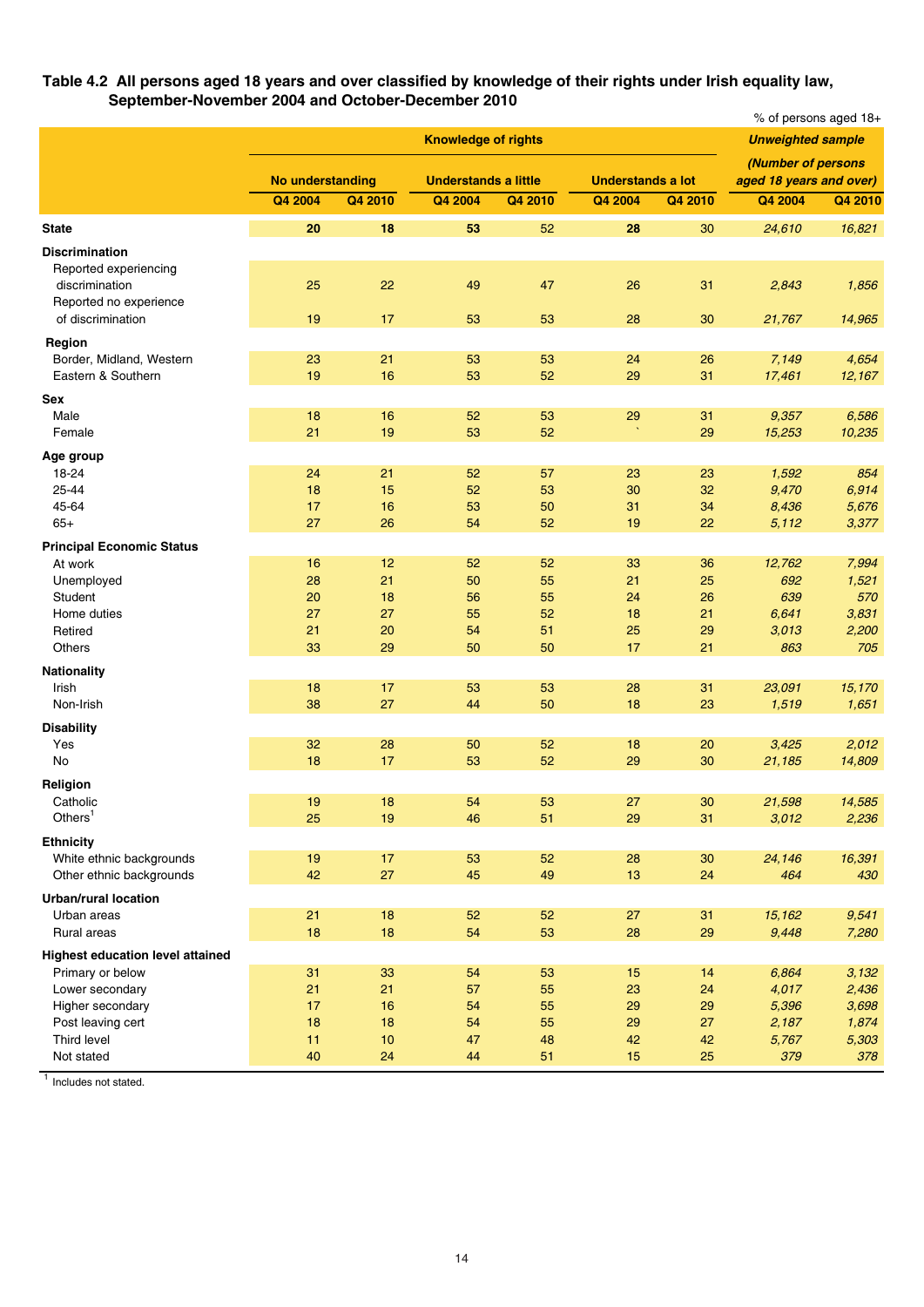# **Table 4.3 Persons who experienced discrimination classified by action taken and knowledge of rights under Irish equality law, October to December 2010**

% of persons who experienced discrimination

|                                                                                    |                         | <b>Action Taken<sup>1</sup></b> |                                                 |                              |                                      |
|------------------------------------------------------------------------------------|-------------------------|---------------------------------|-------------------------------------------------|------------------------------|--------------------------------------|
|                                                                                    | <b>Verbal</b><br>action | <b>Written</b><br>action        | <b>Official</b><br>complaint or<br>legal action | <b>No</b><br>action<br>taken | <b>Unweighted Sample<sup>2</sup></b> |
| <b>State</b>                                                                       | 30                      | 8                               | 10                                              | 59                           | 1,856                                |
| Knowledge of rights<br>No understanding<br>Understand a little<br>Understand a lot | 21<br>31<br>34          | 5<br>7<br>13                    | 5<br>9<br>14                                    | 72<br>59<br>51               | 397<br>861<br>598                    |

<sup>1</sup> Respondents were allowed to identify more than one type of action taken. Therefore, rows do not sum to 100%.

 $2$  Number of persons aged 18 years and over who experienced discrimination.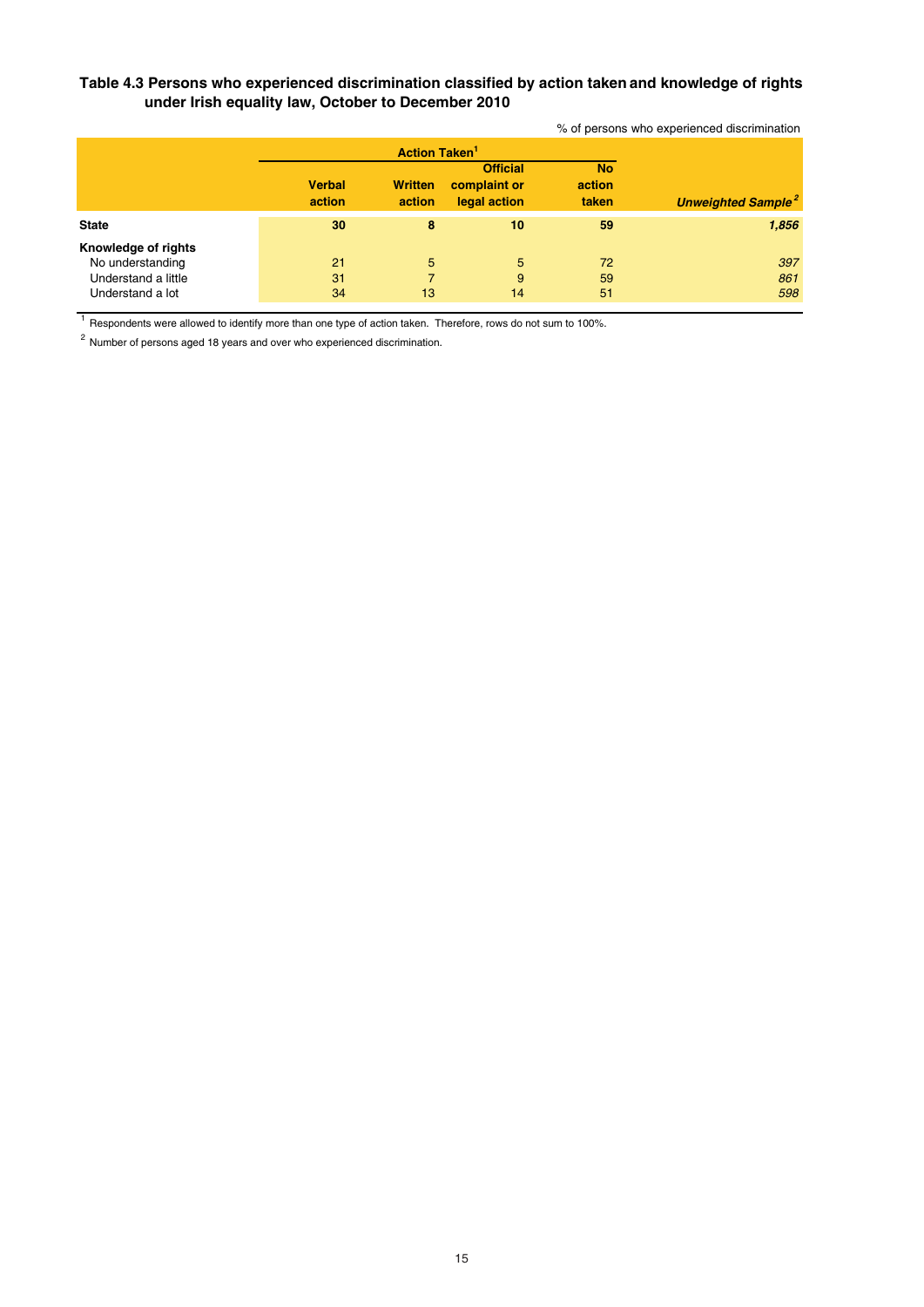# Background Notes

- **Reference period** A module on Equality was included in the Quarterly National Household Survey (QNHS) in the three months from October to December 2010 (quarter 4). The questionnaire referred to discrimination experienced in the two years previous to that time period. An equality module was also included on the QNHS in the fourth quarter of 2004. However, it should be noted that in 2009 the QNHS moved from seasonal to calendar quarters. Therefore, the 2004 survey was conducted from September to November.
- **Purpose of survey** The QNHS began in September 1997, replacing the annual April Labour Force Survey (LFS). The purpose of the survey is the production of quarterly labour force estimates and occasional reports on special social topics. The survey meets the requirements of Council Regulation (EC) No. 577/98, adopted in March 1998, which requires the introduction of quarterly labour force surveys in EU member states.

**Questionnaire** The questionnaire focused on discrimination based on the nine grounds defined in Irish equality legislation. The nine types of discrimination examined in the survey were 'In the Workplace', 'Looking for Work', 'In places like shops, pubs or restaurants', 'Using services of banks, insurance companies or financial institutions', 'Education', 'Obtaining housing or accommodation', 'Accessing health services', 'Using transport services', and 'Accessing public services'.

A copy of the questionnaire is available on the CSO website www.cso.ie

**Discrimination** Respondents were shown the following definition of discrimination before they began the module questionnaire:

> *Under Irish law, discrimination takes place when one person or a group of persons are treated less favourably than others because of their*

- *gender* -
- *marital status*<br>• *family status*
- *family status* -
- *age*<br>● *dise*
- *disability* -
- *'race'(race, skin colour, nationality or ethnic origin)* -
- *sexual orientation*
- *religious belief*<br>• *and/or member*
- *and/or membership of the Traveller Community.*

*When the term discrimination is used in this questionnaire it refers to this legal definition only.*

*If you believe you were treated less favourably than someone else but it was for another reason (e.g. your qualifications, being over an income limit or because you are further back in a queue for something), this is not considered discrimination under Irish law.*

**Grossing effect** The QNHS grossing procedure aligns the distribution of persons covered in the survey with independently determined population estimates at the level of sex, five-year age group and region.

**Statistical significance** All estimates based on sample surveys are subject to error, some of which is measurable. Where an estimate is statistically significantly different from another estimate it means that we can be 95% confident that differences between those two estimates are not due to sampling error. Unless otherwise stated, changes and differences mentioned in the text have been found to be statistically significant at the 95% confidence level.

**Disability** Respondents are classified as having a disability if they indicate that they have any of the long-lasting conditions or difficulties listed in the following question:

*Do you have any of the following long-lasting conditions or difficulties?*

- *1. Blindness or a serious vision impairment*
- *2. Deafness or a serious hearing impairment*
- *3. A difficulty with basic physical activities such as walking, climbing stairs, reaching, lifting or carrying*
- *4. An intellectual disability*
- *5. A difficulty with learning, remembering or concentrating*
- *6. A psychological or emotional condition*
- *7. A difficulty with pain, breathing, or any other chronic illness or condition*
- *8. None*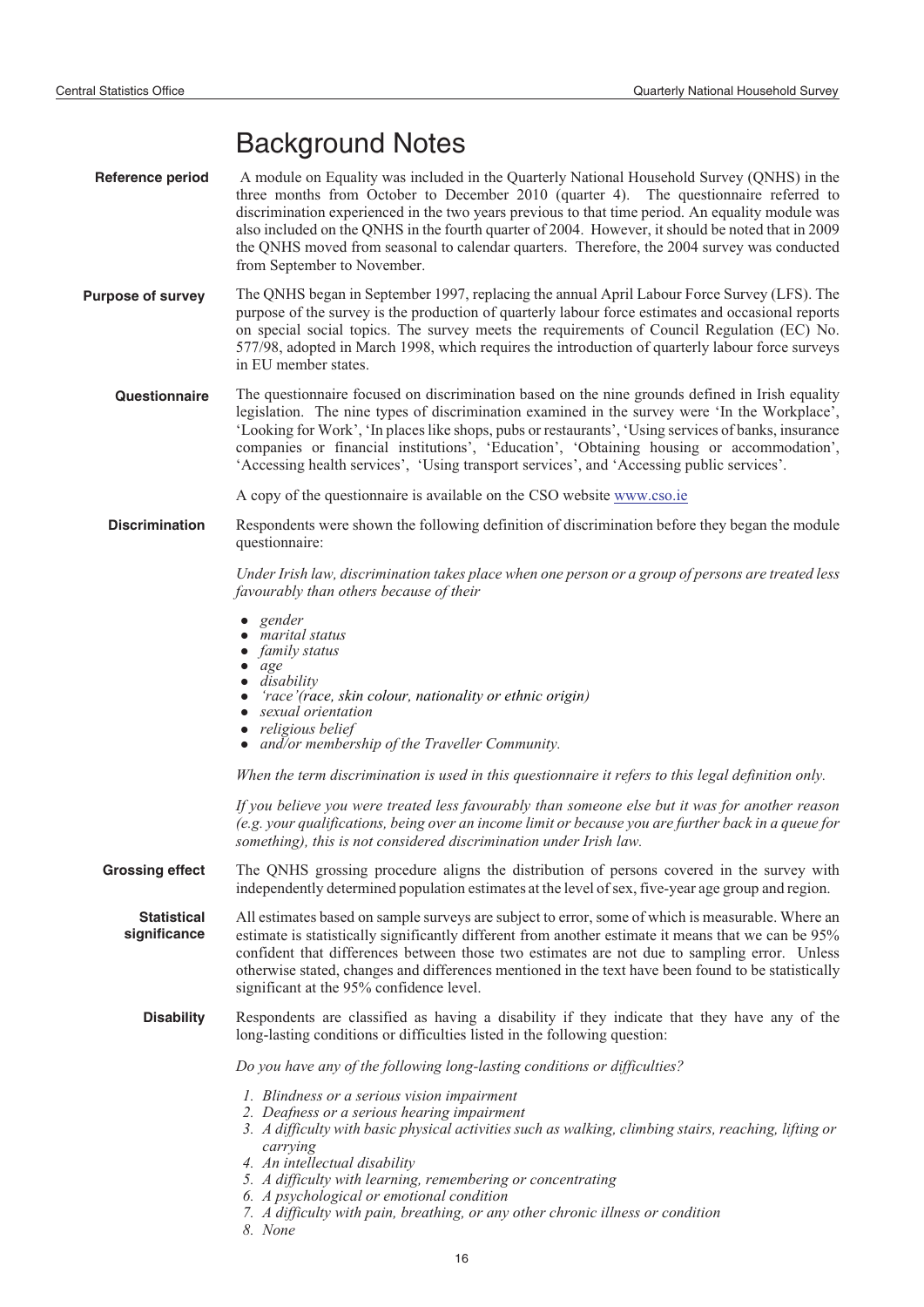| <b>Urban/rural location</b>       | The country is divided up into 8 strata based on population density. These areas are further<br>classified into urban and rural areas as follows:                                                                                                                                                                                                                                                                                                                                                                                                 |                                                  |               |                                                                                        |  |  |
|-----------------------------------|---------------------------------------------------------------------------------------------------------------------------------------------------------------------------------------------------------------------------------------------------------------------------------------------------------------------------------------------------------------------------------------------------------------------------------------------------------------------------------------------------------------------------------------------------|--------------------------------------------------|---------------|----------------------------------------------------------------------------------------|--|--|
|                                   | Urban                                                                                                                                                                                                                                                                                                                                                                                                                                                                                                                                             |                                                  |               |                                                                                        |  |  |
|                                   | <b>Cities</b><br>$\bullet$<br>Suburbs of cities<br>Mixed urban/rural areas bordering on the suburbs of cities<br>Towns and their environs with populations of 5,000 or over (large urban)<br>Mixed urban/rural areas bordering on the environs of larger towns<br>Towns and their environs with a population of 1,000 to 5,000 (other urban)<br>$\bullet$                                                                                                                                                                                         |                                                  |               |                                                                                        |  |  |
|                                   | Rural                                                                                                                                                                                                                                                                                                                                                                                                                                                                                                                                             |                                                  |               |                                                                                        |  |  |
|                                   | Rural areas.<br>$\bullet$                                                                                                                                                                                                                                                                                                                                                                                                                                                                                                                         | Mixed urban/rural areas                          |               |                                                                                        |  |  |
| <b>NUTS2 and NUTS3</b><br>regions | The regional classifications in this release are based on the NUTS (Nomenclature of Territorial<br>Units) classification used by Eurostat. The NUTS3 regions correspond to the eight Regional<br>Authorities established under the Local Government Act, 1991 (Regional Authorities)<br>(Establishment) Order, 1993, which came into operation on 1 January 1994. The NUTS2 regions,<br>which were proposed by Government and agreed by Eurostat in 1999, are groupings of the NUTS3<br>regions. The composition of the regions is set out below. |                                                  |               |                                                                                        |  |  |
|                                   | <b>Southern and Eastern</b><br>Border, Midland and<br><b>Western NUTS2 Region</b><br><b>NUTS2 Region</b>                                                                                                                                                                                                                                                                                                                                                                                                                                          |                                                  |               |                                                                                        |  |  |
|                                   | <b>Border</b>                                                                                                                                                                                                                                                                                                                                                                                                                                                                                                                                     | Cavan<br>Donegal<br>Leitrim<br>Louth<br>Monaghan | <b>Dublin</b> | Dublin<br>Dun Laoghaire-Rathdown<br>Fingal<br>South Dublin                             |  |  |
|                                   |                                                                                                                                                                                                                                                                                                                                                                                                                                                                                                                                                   | Sligo                                            | Mid-East      | Kildare                                                                                |  |  |
|                                   | <b>Midland</b>                                                                                                                                                                                                                                                                                                                                                                                                                                                                                                                                    | Laoighis<br>Longford                             |               | Meath<br>Wicklow                                                                       |  |  |
|                                   |                                                                                                                                                                                                                                                                                                                                                                                                                                                                                                                                                   | Offaly<br>Westmeath                              | Mid-West      | Clare<br>Limerick City<br>Limerick County                                              |  |  |
|                                   | West                                                                                                                                                                                                                                                                                                                                                                                                                                                                                                                                              | GalwayCity<br>Galway County                      |               | North Tipperary                                                                        |  |  |
|                                   |                                                                                                                                                                                                                                                                                                                                                                                                                                                                                                                                                   | Mayo<br>Roscommon                                | South-East    | Carlow<br>Kilkenny<br>South Tipperary<br>Waterford City<br>Waterford County<br>Wexford |  |  |

**South-West** Cork City Cork County

#### **Principal Economic Status Classification**

Results are also available using the Principal Economic Status (PES) classification which was used in the Labour Force Survey and the Census of Population. The PES classification is based on a single question in which respondents are asked what is their usual situation with regard to employment and given the following response categories:

- -• At work<br>• Unemplo
- Unemployed<br>• Student
- Student
- Engaged on home duties
- Retired<br>• Other
- Other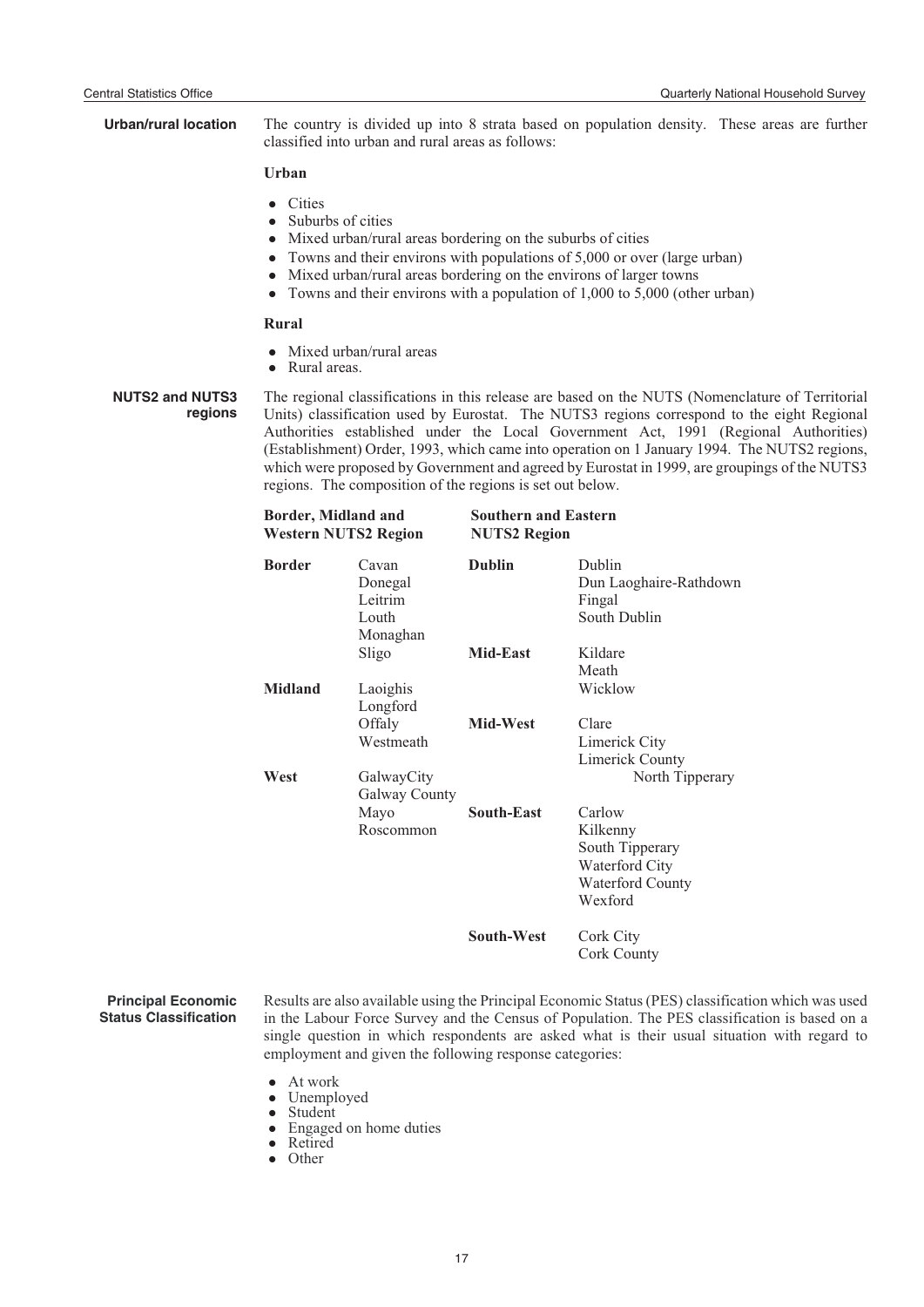| <b>Highest level of</b><br>education attained | an ongoing basis.                                                                                                                                                                                                                                                                                                                                                                                                                                                                                                                                                                                                  | This classification is derived from a single question and refers to educational standards that have<br>been attained and can be compared in some measurable way and it is included in the core QNHS on                                                                                                                                                                                                                                                                                                                                                                                                                                    |  |  |  |
|-----------------------------------------------|--------------------------------------------------------------------------------------------------------------------------------------------------------------------------------------------------------------------------------------------------------------------------------------------------------------------------------------------------------------------------------------------------------------------------------------------------------------------------------------------------------------------------------------------------------------------------------------------------------------------|-------------------------------------------------------------------------------------------------------------------------------------------------------------------------------------------------------------------------------------------------------------------------------------------------------------------------------------------------------------------------------------------------------------------------------------------------------------------------------------------------------------------------------------------------------------------------------------------------------------------------------------------|--|--|--|
|                                               | The question is phrased as follows:                                                                                                                                                                                                                                                                                                                                                                                                                                                                                                                                                                                |                                                                                                                                                                                                                                                                                                                                                                                                                                                                                                                                                                                                                                           |  |  |  |
|                                               | What is the highest level of education or training you have attained?                                                                                                                                                                                                                                                                                                                                                                                                                                                                                                                                              |                                                                                                                                                                                                                                                                                                                                                                                                                                                                                                                                                                                                                                           |  |  |  |
| <b>QNHS Social Modules</b>                    | While the main purpose of the QNHS is the production of quarterly labour force estimates, there is<br>also a provision for the collection of data on social topics through the inclusion of special survey<br>modules. The selection of the major national modules undertaken to date has been largely based on<br>the results of a canvass of users (over 100 organisations) that was conducted by the CSO in 1996,<br>2002, 2006, 2008 and most recently 2011. The results of the canvass are presented to the National<br>Statistics Board and they are asked to indicate their priorities for the years ahead. |                                                                                                                                                                                                                                                                                                                                                                                                                                                                                                                                                                                                                                           |  |  |  |
|                                               | The schedule for social modules in any given year is based on the following structure:                                                                                                                                                                                                                                                                                                                                                                                                                                                                                                                             |                                                                                                                                                                                                                                                                                                                                                                                                                                                                                                                                                                                                                                           |  |  |  |
|                                               | Quarter 1                                                                                                                                                                                                                                                                                                                                                                                                                                                                                                                                                                                                          | Accidents and Illness module and Information, Communication and Technology                                                                                                                                                                                                                                                                                                                                                                                                                                                                                                                                                                |  |  |  |
|                                               | (ICT) Survey<br>Quarter <sub>2</sub><br>Quarter 3<br>Quarter 4                                                                                                                                                                                                                                                                                                                                                                                                                                                                                                                                                     | EU module (always covered under EU legislation)<br>National module<br>National module                                                                                                                                                                                                                                                                                                                                                                                                                                                                                                                                                     |  |  |  |
|                                               |                                                                                                                                                                                                                                                                                                                                                                                                                                                                                                                                                                                                                    | The table below outlines the social modules published to date in the QNHS                                                                                                                                                                                                                                                                                                                                                                                                                                                                                                                                                                 |  |  |  |
|                                               | Reference<br>Quarter                                                                                                                                                                                                                                                                                                                                                                                                                                                                                                                                                                                               | <b>Social</b><br><b>Module</b>                                                                                                                                                                                                                                                                                                                                                                                                                                                                                                                                                                                                            |  |  |  |
|                                               | Q <sub>2</sub> 2010<br>Q2 2010<br>Q1 2010<br>Q4 2009<br>Q3 2009<br>Q2 2009<br>Q2 2009<br>Q3 2008<br>Q1 2008<br>Q4 2007<br>Q3 2007<br>Q2 2007<br>Q1 2007<br>Q1 2007<br>Q4 2006<br>Q3 2006<br>Q1 2006<br>Q4 2005<br>Q4 2005<br>Q3 2005<br>Q3 2005<br>Q2 2005<br>Q2 2005                                                                                                                                                                                                                                                                                                                                              | Cross Border Shopping<br><b>Educational Attainment</b><br>Crime and Victimisation<br>Pensions<br>Caring<br>Union Membership<br><b>Cross Border Shopping</b><br>Lifelong learning<br>Pension provision<br>Childcare<br>Health<br>Union Membership<br>Work-related Accidents and Illnesses $(Q1\ 2003 - Q1\ 2007)$<br>ICT household survey<br>Crime and Victimisation<br>Sport and physical exercise<br>ICT household survey<br>Pension provision<br>Special Saving Incentive Accounts (SSIAs)<br>ICT household survey<br>Recycling and energy conservation<br>Reconciliation between work and family life<br><b>Educational attainment</b> |  |  |  |
|                                               | Q1 2005<br>Q4 2004<br>Q3 2004<br>Q2 2004<br>Q2 2004<br>Q4 2003<br>Q3 2003<br>Q3 2003                                                                                                                                                                                                                                                                                                                                                                                                                                                                                                                               | Childcare<br>Equality<br>ICT household survey<br>Union Membership<br>Work organisation and working time<br>Crime and Victimisation<br>Housing<br>ICT household survey                                                                                                                                                                                                                                                                                                                                                                                                                                                                     |  |  |  |
|                                               |                                                                                                                                                                                                                                                                                                                                                                                                                                                                                                                                                                                                                    |                                                                                                                                                                                                                                                                                                                                                                                                                                                                                                                                                                                                                                           |  |  |  |